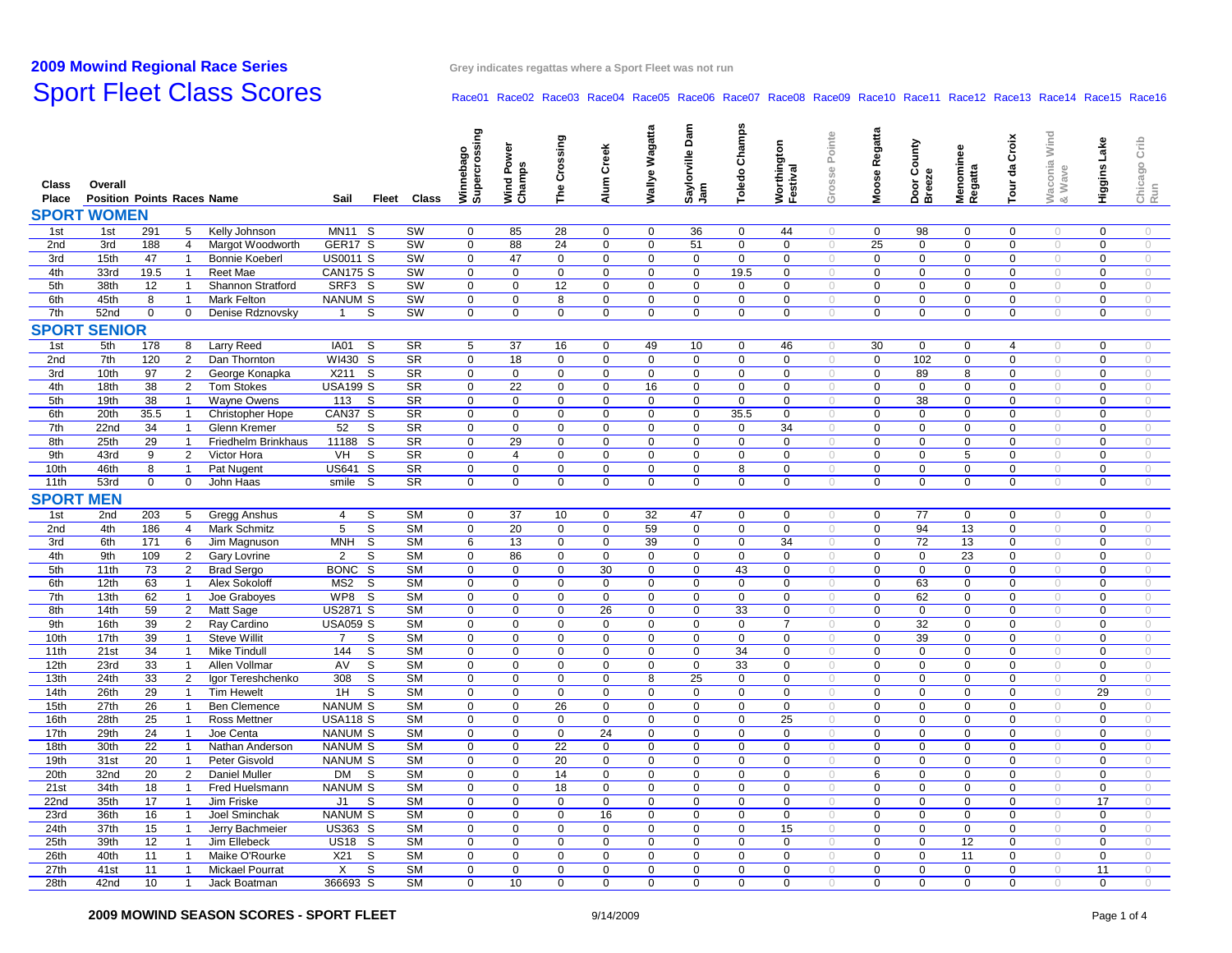#### **2009 MowindRegional Race Series Grey indicates regattas where <sup>a</sup> Sport Fleet was not run**

#### Race01 Race02 Race03 Race04 Race05 Race06 Race07 Race08 Race09 Race10 Race11 Race12 Race13 Race14 Race15 Race16

| 29th                | 44th |     |  | Jean Capper              | USA98 S         |    | <b>SM</b> |  |  |  |  |    |     |  |  |  |  |   |  |
|---------------------|------|-----|--|--------------------------|-----------------|----|-----------|--|--|--|--|----|-----|--|--|--|--|---|--|
| 30th                | 47th |     |  | Will Foster              | NANUM S         |    | <b>SM</b> |  |  |  |  |    | - 0 |  |  |  |  |   |  |
| 31 <sub>st</sub>    | 48th |     |  | Peggy Wing               | BC <sub>3</sub> | -S | <b>SM</b> |  |  |  |  |    |     |  |  |  |  |   |  |
| 32nd                | 50th |     |  | Craig Bourassa           | NANUM S         |    | <b>SM</b> |  |  |  |  |    |     |  |  |  |  |   |  |
| 33rd                | 51st |     |  | Michael Debosiewicz      | <b>US288 S</b>  |    | <b>SM</b> |  |  |  |  |    |     |  |  |  |  | 0 |  |
| 34th                | 54th |     |  | Greg Leifer              | <b>US4507 S</b> |    | <b>SM</b> |  |  |  |  |    |     |  |  |  |  |   |  |
| 35th                | 55th |     |  | Dave Kurolapnik          |                 |    | <b>SM</b> |  |  |  |  |    |     |  |  |  |  |   |  |
| 36th                | 56th |     |  | <b>Charlie Moderwell</b> | ◡               |    | <b>SM</b> |  |  |  |  |    |     |  |  |  |  |   |  |
| <b>SPORT JUNIOR</b> |      |     |  |                          |                 |    |           |  |  |  |  |    |     |  |  |  |  |   |  |
| 1st                 | 8th  | 112 |  | Magnus Zaunmueller       | <b>MEZ</b>      | -S | S.        |  |  |  |  | 59 |     |  |  |  |  |   |  |
| 2nd                 | 49th |     |  | Eric O'Brian             | 111             | -S | S.        |  |  |  |  |    |     |  |  |  |  |   |  |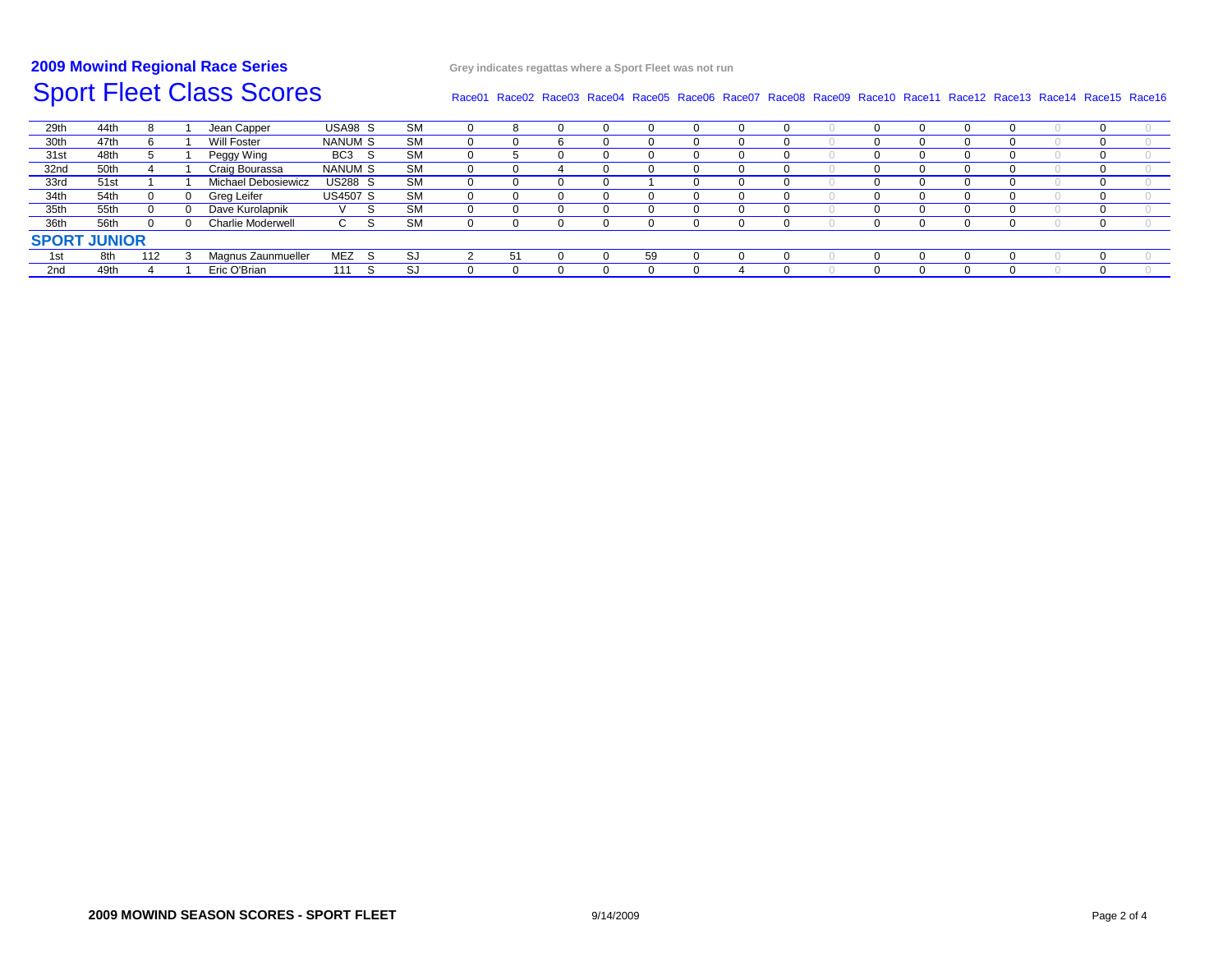# **2009 Mowind**

## Sport Fleet Overall Race01 Race01 Race02 Race03 Race04 Race06 Race06 Race08 Race09 Race10 Race11 Race12 Race13 Race14 Race15 Race16

| Ξ<br><b>Position Points Races Name</b><br>Sail<br>Fleet Class<br>≥∝<br><b>MN11</b><br>S<br>SW<br>44<br>291<br>Kelly Johnson<br>85<br>28<br>0<br>$\mathbf 0$<br>36<br>$\mathbf 0$<br>98<br>0<br>1st<br>5<br>$\Omega$<br>0<br>$\bigcirc$<br>$\Omega$<br>$\Omega$<br>$\circ$<br>$\bigcirc$<br>203<br>S<br><b>SM</b><br>$\mathbf 0$<br>37<br>10<br>$\mathbf 0$<br>32<br>47<br>0<br>$\mathbf 0$<br>$\boldsymbol{0}$<br>77<br>$\mathbf 0$<br>2nd<br>5<br>Gregg Anshus<br>$\overline{4}$<br>$\mathbf 0$<br>$\mathbf 0$<br>$\circ$<br>$\circ$<br>$\circ$<br>188<br>GER17 S<br>SW<br>24<br>25<br>$\mathbf 0$<br>3rd<br>$\overline{4}$<br>Margot Woodworth<br>0<br>88<br>$\mathbf 0$<br>$\mathbf 0$<br>51<br>$\mathbf 0$<br>$\mathbf 0$<br>$\mathbf 0$<br>$\mathbf 0$<br>0<br>$\bigcirc$<br>$\circ$<br>$\circ$<br>186<br>S<br><b>SM</b><br>$\mathbf 0$<br>20<br>0<br>59<br>$\mathbf 0$<br>94<br>13<br>$\bigcirc$<br>0<br>$\bigcirc$<br>4th<br>$\overline{4}$<br>Mark Schmitz<br>5<br>$\mathbf 0$<br>$\mathbf 0$<br>0<br>$\mathbf 0$<br>$\mathbf 0$<br>$\circ$<br>$\overline{\mathsf{s}}$<br>5th<br>178<br>8<br>Larry Reed<br><b>IA01</b><br><b>SR</b><br>5<br>37<br>16<br>$\mathbf 0$<br>49<br>10<br>46<br>30<br>$\mathbf 0$<br>$\mathbf 0$<br>$\overline{4}$<br>$\circ$<br>$\mathbf 0$<br>$\circ$<br>$\mathbf 0$<br>$\circ$<br>171<br>6<br><sub>S</sub><br><b>SM</b><br>13<br>39<br>72<br>13<br>$\mathbf 0$<br>6th<br>Jim Magnuson<br>MNH<br>6<br>0<br>$\mathbf 0$<br>$\mathbf 0$<br>$\mathbf 0$<br>34<br>$\circlearrowright$<br>$\mathbf 0$<br>$\mathbf 0$<br>$\bigcirc$<br>$\bigcirc$<br>120<br>$\overline{\mathsf{s}}$<br>$\overline{\text{SR}}$<br>18<br>$\overline{0}$<br>$\overline{0}$<br>102<br>$\overline{0}$<br>7th<br>$\overline{2}$<br>WI430<br>$\mathbf 0$<br>$\mathbf 0$<br>$\mathbf 0$<br>$\mathbf 0$<br>$\mathbf 0$<br>$\mathbf 0$<br>$\mathbf 0$<br>$\mathbf 0$<br>Dan Thornton<br>$\circ$<br>$\bigcirc$<br>$\circ$<br>8th<br>112<br>3<br>Magnus Zaunmueller<br>MEZ<br>S<br>SJ<br>$\overline{2}$<br>51<br>$\mathbf 0$<br>$\mathbf 0$<br>59<br>$\mathbf 0$<br>$\mathbf 0$<br>$\mathbf 0$<br>$\mathbf 0$<br>$\mathbf 0$<br>$\mathbf 0$<br>0<br>$\mathbf 0$<br>$\circ$<br>$\circ$<br>$\circ$<br>$\overline{\text{SM}}$<br>23<br>109<br>S<br>86<br>$\mathbf 0$<br>9th<br>$\overline{2}$<br><b>Gary Lovrine</b><br>$\overline{2}$<br>$\mathbf 0$<br>0<br>0<br>$\mathbf 0$<br>0<br>0<br>$\mathbf 0$<br>$\mathbf 0$<br>$\mathbf 0$<br>$\bigcirc$<br>$\mathbf 0$<br>$\circ$<br>$\circ$<br>X211<br>$\overline{\mathsf{s}}$<br>$S_{\rm R}$<br>10th<br>97<br>$\overline{2}$<br>George Konapka<br>$\mathbf 0$<br>$\mathbf 0$<br>$\mathbf 0$<br>$\mathbf 0$<br>$\mathbf 0$<br>$\mathbf 0$<br>$\mathbf 0$<br>$\mathbf 0$<br>$\boldsymbol{0}$<br>89<br>8<br>$\mathbf 0$<br>$\circ$<br>$\mathbf 0$<br>$\circ$<br>$\circ$<br>11th<br>73<br>$\overline{2}$<br><b>Brad Sergo</b><br>BONC S<br><b>SM</b><br>$\mathbf 0$<br>$\mathbf 0$<br>$\mathbf 0$<br>30<br>$\mathbf 0$<br>$\mathbf 0$<br>43<br>$\mathbf 0$<br>$\circ$<br>$\mathbf 0$<br>$\mathbf 0$<br>$\mathbf 0$<br>$\mathbf 0$<br>$\circ$<br>$\mathbf 0$<br>$\circ$<br>$\overline{\mathsf{s}}$<br>63<br><b>SM</b><br>$\mathbf 0$<br>$\mathbf 0$<br>$\mathbf 0$<br>$\mathbf 0$<br>$\mathbf 0$<br>$\mathbf 0$<br>63<br>$\mathbf 0$<br>$\mathbf 0$<br>12 <sub>th</sub><br>$\overline{1}$<br>Alex Sokoloff<br>MS2<br>$\mathbf 0$<br>0<br>$\mathbf 0$<br>$\circ$<br>$\mathbf 0$<br>$\circ$<br>$\circ$<br>WP8<br>$\overline{\mathsf{s}}$<br>$\overline{\text{SM}}$<br>$\overline{0}$<br>62<br>$\overline{0}$<br>13th<br>62<br>$\overline{1}$<br>$\mathbf 0$<br>$\mathbf 0$<br>$\mathbf 0$<br>$\mathbf 0$<br>$\mathbf 0$<br>$\mathbf 0$<br>$\mathbf 0$<br>$\mathbf 0$<br>$\mathbf 0$<br>$\mathbf 0$<br>Joe Graboyes<br>$\circ$<br>$\circ$<br>$\circ$<br>14th<br>59<br>2<br>Matt Sage<br><b>US2871 S</b><br><b>SM</b><br>$\mathbf 0$<br>$\mathbf 0$<br>0<br>26<br>$\mathbf 0$<br>$\mathbf 0$<br>33<br>$\mathbf 0$<br>$\mathbf 0$<br>$\mathbf 0$<br>$\mathbf 0$<br>$\mathbf 0$<br>$\mathbf 0$<br>$\circ$<br>$\circ$<br>$\bigcirc$<br>15th<br>47<br><b>Bonnie Koeberl</b><br><b>US0011 S</b><br>SW<br>47<br>$\mathbf 0$<br>$\overline{1}$<br>0<br>0<br>0<br>$\mathbf 0$<br>$\mathbf 0$<br>$\mathbf 0$<br>0<br>0<br>0<br>0<br>$\circ$<br>$\circ$<br>0<br>$\circ$<br>16th<br>39<br><b>USA059 S</b><br><b>SM</b><br>0<br>0<br>$\mathbf 0$<br>$\mathbf 0$<br>$\overline{7}$<br>$\mathbf 0$<br>32<br>$\mathbf 0$<br>$\overline{2}$<br>Ray Cardino<br>$\Omega$<br>$\mathbf 0$<br>$\mathbf 0$<br>$\Omega$<br>$\mathbf 0$<br>$\circ$<br>$\circ$<br>$\circ$<br>39<br>$\overline{7}$<br><b>SM</b><br>39<br>17th<br>$\overline{1}$<br><b>Steve Willit</b><br>-S<br>$\Omega$<br>$\mathbf 0$<br>$\mathbf 0$<br>$\mathbf 0$<br>$\mathbf 0$<br>$\mathbf 0$<br>$\Omega$<br>$\mathbf 0$<br>$\bigcirc$<br>$\mathbf 0$<br>$\Omega$<br>$\Omega$<br>$\circ$<br>$\Omega$<br>$\circ$<br>18th<br><b>SR</b><br>22<br>38<br>$\overline{2}$<br><b>USA199 S</b><br>$\mathbf 0$<br>0<br>$\mathbf 0$<br>16<br>$\mathbf 0$<br>$\mathbf 0$<br>$\mathbf 0$<br>$\mathbf 0$<br>$\mathbf 0$<br>$\mathbf 0$<br><b>Tom Stokes</b><br>0<br>0<br>$\circ$<br>$\circ$<br>$\circ$<br>38<br>S<br><b>SR</b><br>$\mathbf 0$<br>$\mathbf 0$<br>$\mathbf 0$<br>$\mathbf 0$<br>$\mathbf 0$<br>38<br>$\mathbf 0$<br>19th<br>$\overline{1}$<br>Wayne Owens<br>113<br>$\mathbf 0$<br>$\mathbf 0$<br>$\mathbf 0$<br>$\mathbf 0$<br>$\mathbf 0$<br>$\mathbf 0$<br>$\bigcirc$<br>$\circ$<br>$\circ$<br>20th<br>35.5<br>CAN37 S<br><b>SR</b><br>$\mathbf 0$<br>$\mathbf 0$<br>$\mathbf 0$<br>35.5<br>$\mathbf 0$<br>$\mathbf 0$<br>$\mathbf 0$<br>$\mathbf 0$<br>$\mathbf 0$<br>$\overline{1}$<br><b>Christopher Hope</b><br>$\mathbf 0$<br>$\mathbf 0$<br>$\mathbf 0$<br>$\circ$<br>$\mathbf 0$<br>$\circ$<br>$\circ$<br><b>SM</b><br>21st<br>34<br><b>Mike Tindull</b><br>144<br>S<br>$\Omega$<br>0<br>0<br>$\mathbf 0$<br>$\mathbf 0$<br>34<br>$\mathbf 0$<br>$\mathbf 0$<br>$\mathbf 0$<br>$\Omega$<br>0<br>$\bigcirc$<br>$\overline{1}$<br>0<br>$\circ$<br>0<br>$\circ$<br>22nd<br>34<br>52<br>S<br><b>SR</b><br>$\Omega$<br>$\Omega$<br>$\mathbf 0$<br>$\Omega$<br>34<br>$\mathbf 0$<br>$\Omega$<br>$\bigcirc$<br>$\Omega$<br>$\bigcirc$<br>$\overline{1}$<br>Glenn Kremer<br>$\Omega$<br>$\Omega$<br>$\Omega$<br>$\bigcirc$<br>$\mathbf 0$<br>$\Omega$<br>S<br>23rd<br>33<br>$\overline{1}$<br>AV<br><b>SM</b><br>$\mathbf 0$<br>$\mathbf 0$<br>$\mathbf 0$<br>$\mathbf 0$<br>$\mathbf 0$<br>33<br>$\mathbf 0$<br>$\mathbf 0$<br>$\mathbf 0$<br>$\mathbf 0$<br>$\mathbf 0$<br>$\circ$<br>Allen Vollmar<br>$\mathbf 0$<br>$\circ$<br>$\mathbf 0$<br>$\circ$<br>$\overline{\mathbf{s}}$<br>24th<br>33<br>308<br><b>SM</b><br>$\mathbf 0$<br>$\mathbf 0$<br>$\mathbf 0$<br>8<br>25<br>$\mathbf 0$<br>$\mathbf 0$<br>$\mathbf 0$<br>$\mathbf 0$<br>$\mathbf 0$<br>$\overline{2}$<br>$\mathbf{0}$<br>$\mathbf{0}$<br>$\mathbf 0$<br>$\bigcirc$<br>Igor Tereshchenko<br>$\bigcirc$<br>$\bigcirc$<br>25th<br>29<br>11188 S<br><b>SR</b><br>$\mathbf 0$<br>29<br>0<br>$\mathsf{O}\xspace$<br>$\pmb{0}$<br>$\mathsf 0$<br>$\mathbf 0$<br>$\mathbf 0$<br>$\overline{1}$<br>Friedhelm Brinkhaus<br>$\mathbf 0$<br>$\mathbf 0$<br>$\mathbf{0}$<br>$\mathbf 0$<br>$\mathbf 0$<br>$\circ$<br>$\bigcirc$<br>$\bigcirc$<br><b>SM</b><br>29<br>26th<br>29<br>$\overline{1}$<br>1H<br>S<br>$\mathbf 0$<br>$\mathbf 0$<br>$\mathbf{0}$<br>$\mathbf 0$<br>$\mathbf 0$<br>$\mathbf{0}$<br>$\mathbf 0$<br>$\mathbf 0$<br>$\mathbf 0$<br>$\mathbf 0$<br>$\mathbf 0$<br>$\mathbf 0$<br>$\circ$<br>$\circ$<br><b>Tim Hewelt</b><br>$\circ$<br>27th<br>26<br><b>SM</b><br>26<br>$\overline{1}$<br><b>Ben Clemence</b><br>NANUM S<br>$\Omega$<br>$\mathbf{0}$<br>$\mathbf 0$<br>$\mathbf 0$<br>$\mathbf{0}$<br>$\Omega$<br>$\mathbf 0$<br>$\mathbf 0$<br>$\mathbf 0$<br>$\Omega$<br>$\mathbf{0}$<br>$\bigcirc$<br>$\Omega$<br>$\bigcirc$<br>$\bigcirc$<br>28th<br>25<br><b>USA118 S</b><br><b>SM</b><br>$\Omega$<br>$\Omega$<br>$\Omega$<br>$\mathbf 0$<br>$\Omega$<br>25<br>$\Omega$<br>$\Omega$<br>$\Omega$<br>$\bigcirc$<br>$\Omega$<br>$\overline{1}$<br>Ross Mettner<br>$\Omega$<br>$\Omega$<br>$\bigcirc$<br>$\Omega$<br>$\bigcirc$<br><b>SM</b><br>29th<br>24<br>$\overline{1}$<br>Joe Centa<br>NANUM S<br>$\mathbf 0$<br>$\Omega$<br>$\mathbf 0$<br>24<br>$\mathbf 0$<br>$\mathbf 0$<br>$\mathbf 0$<br>$\mathbf 0$<br>$\mathbf 0$<br>$\mathbf 0$<br>$\mathbf 0$<br>$\Omega$<br>$\bigcirc$<br>0<br>$\circ$<br>$\circ$<br>30 <sub>th</sub><br>$\overline{22}$<br>22<br><b>NANUM S</b><br><b>SM</b><br>$\mathbf 0$<br>$\mathbf 0$<br>$\mathbf 0$<br>$\mathbf 0$<br>$\mathbf 0$<br>$\mathbf 0$<br>$\mathbf 0$<br>$\mathbf 0$<br>$\mathbf 0$<br>$\mathbf 0$<br>$\mathbf 0$<br>$\overline{1}$<br>Nathan Anderson<br>$\mathbf 0$<br>$\circ$<br>$\bigcirc$<br>$\bigcirc$<br>31st<br>20<br>$\overline{1}$<br>Peter Gisvold<br>NANUM S<br><b>SM</b><br>0<br>0<br>20<br>$\mathbf 0$<br>$\mathbf 0$<br>$\mathbf 0$<br>$\mathbf 0$<br>$\mathbf 0$<br>$\mathbf 0$<br>0<br>0<br>$\mathbf 0$<br>$\circ$<br>0<br>$\bigcirc$<br>$\circ$<br>32nd<br>20<br>$\overline{2}$<br><b>DM</b><br><b>SM</b><br>$\mathbf 0$<br>14<br>$\mathbf 0$<br>6<br>$\mathbf 0$<br>$\mathbf 0$<br><b>Daniel Muller</b><br>- S<br>$\mathbf 0$<br>$\mathbf 0$<br>$\mathbf 0$<br>$\mathbf 0$<br>$\mathbf 0$<br>$\mathbf 0$<br>$\mathbf 0$<br>$\bigcirc$<br>$\bigcirc$<br>$\circ$<br>33rd<br>19.5<br><b>Reet Mae</b><br><b>CAN175 S</b><br>SW<br>$\mathbf 0$<br>$\mathbf 0$<br>$\mathbf 0$<br>0<br>$\mathbf 0$<br>$\mathbf 0$<br>19.5<br>$\mathbf 0$<br>$\boldsymbol{0}$<br>$\mathbf 0$<br>$\mathbf 0$<br>$\bigcirc$<br>$\mathbf 0$<br>$\circ$<br>$\overline{1}$<br>$\mathbf 0$<br>$\circ$<br><b>SM</b><br>18<br>34th<br>18<br>$\overline{1}$<br>Fred Huelsmann<br><b>NANUM S</b><br>$\mathbf 0$<br>$\mathbf 0$<br>$\mathbf 0$<br>$\mathbf 0$<br>$\mathbf 0$<br>$\mathbf 0$<br>$\mathbf 0$<br>$\circ$<br>$\mathbf 0$<br>$\mathbf 0$<br>$\mathbf 0$<br>$\mathbf 0$<br>$\circ$<br>0<br>$\bigcirc$<br>35th<br>$\overline{\text{SM}}$<br>17<br>17<br>$\mathbf 0$<br>$\mathbf 0$<br>$\mathbf 0$<br>$\mathbf 0$<br>$\mathbf 0$<br>$\mathbf 0$<br>$\overline{1}$<br>Jim Friske<br>J1<br>S<br>$\mathbf 0$<br>0<br>$\mathbf 0$<br>$\mathbf 0$<br>$\mathbf 0$<br>$\circ$<br>$\mathbf 0$<br>$\bigcirc$<br>$\bigcirc$<br><b>NANUM S</b><br><b>SM</b><br>36th<br>16<br>$\overline{1}$<br>Joel Sminchak<br>$\mathbf 0$<br>$\mathbf 0$<br>$\mathbf 0$<br>16<br>$\mathbf 0$<br>$\mathbf 0$<br>$\mathbf 0$<br>$\mathbf 0$<br>$\mathbf 0$<br>$\mathbf 0$<br>$\mathbf 0$<br>$\mathbf 0$<br>$\circ$<br>$\mathbf 0$<br>$\circ$<br>$\bigcirc$<br>37th<br>US363 S<br><b>SM</b><br>15<br>$\overline{1}$<br>Jerry Bachmeier<br>0<br>$\mathbf 0$<br>0<br>$\mathbf 0$<br>$\mathbf 0$<br>0<br>0<br>15<br>$\mathbf 0$<br>$\mathbf 0$<br>0<br>$\mathbf 0$<br>0<br>$\bigcirc$<br>$\circ$<br>$\circ$<br>SW<br>38th<br>12 <sup>2</sup><br>SRF3 S<br>$\mathbf 0$<br>12<br>0<br>$\mathbf 0$<br>$\boldsymbol{0}$<br>$\mathbf 0$<br>$\mathbf 0$<br>$\mathbf 0$<br>Shannon Stratford<br>0<br>$\mathbf 0$<br>0<br>$\mathbf 0$<br>$\mathbf 0$<br>$\circ$<br>$\bigcirc$<br>$\overline{1}$<br>$\circ$<br>12 <sup>2</sup><br><b>SM</b><br>12<br>39th<br>$\overline{1}$<br>Jim Ellebeck<br><b>US18 S</b><br>$\mathbf 0$<br>$\mathbf 0$<br>$\mathbf 0$<br>$\mathbf 0$<br>$\mathbf 0$<br>$\mathbf 0$<br>$\mathbf 0$<br>$\mathbf 0$<br>$\mathbf 0$<br>$\circ$<br>$\mathbf 0$<br>$\circ$<br>$\mathbf 0$<br>0<br>$\bigcirc$<br>40th<br>X21<br>S<br><b>SM</b><br>$\mathbf 0$<br>$\mathbf 0$<br>$\mathbf 0$<br>11<br>$\mathbf 0$<br>11<br>$\overline{1}$<br>Maike O'Rourke<br>$\mathbf 0$<br>$\mathbf 0$<br>0<br>$\mathbf 0$<br>$\mathbf 0$<br>0<br>$\mathbf 0$<br>$\circ$<br>$\mathbf 0$<br>$\circ$<br>$\circ$<br>$\overline{\mathsf{s}}$<br>$\overline{\text{SM}}$<br>11<br>X<br>$\mathbf 0$<br>$\mathbf 0$<br>$\mathbf 0$<br>$\mathbf 0$<br>$\mathbf 0$<br>$\mathbf 0$<br>$\mathbf 0$<br>$\mathbf 0$<br>$\mathbf 0$<br>$\mathbf 0$<br>$\mathbf 0$<br>$\mathbf 0$<br>11<br>41 <sub>st</sub><br>$\overline{1}$<br><b>Mickael Pourrat</b><br>$\circ$<br>$\circ$<br>$\circ$<br>366693 S<br><b>SM</b><br>10<br>42nd<br>10<br>$\overline{1}$<br>Jack Boatman<br>$\mathbf 0$<br>$\mathbf 0$<br>$\mathbf 0$<br>$\mathbf 0$<br>$\mathbf 0$<br>$\mathbf{0}$<br>$\mathbf 0$<br>$\mathbf 0$<br>$\mathbf 0$<br>$\mathbf 0$<br>$\mathbf 0$<br>$\mathbf 0$<br>$\circ$<br>$\circ$<br>$\circ$<br>$\overline{2}$<br>VH<br>S<br><b>SR</b><br>$\mathbf 0$<br>$\mathbf 0$<br>5<br>$\mathbf 0$<br>43rd<br>9<br>Victor Hora<br>0<br>4<br>0<br>0<br>0<br>0<br>0<br>0<br>$\mathbf 0$<br>$\circ$<br>$\bigcirc$<br>$\circ$<br><b>SM</b><br>44th<br>8<br>USA98 S<br>$\mathbf 0$<br>8<br>0<br>$\mathbf 0$<br>$\mathbf 0$<br>$\circ$<br>$\overline{1}$<br>Jean Capper<br>$\mathbf 0$<br>$\mathbf 0$<br>0<br>$\mathbf 0$<br>$\mathbf 0$<br>$\mathbf 0$<br>0<br>$\mathbf 0$<br>$\circ$<br>$\circ$<br>45th<br>8<br><b>Mark Felton</b><br><b>NANUM S</b><br>SW<br>$\mathbf 0$<br>$\mathbf 0$<br>8<br>0<br>$\mathbf 0$<br>$\mathbf 0$<br>$\mathbf 0$<br>$\mathbf 0$<br>$\mathbf 0$<br>$\mathbf 0$<br>$\mathbf 0$<br>$\mathbf 0$<br>$\circ$<br>$\mathbf 0$<br>$\circ$<br>$\overline{1}$<br>$\circ$<br><b>SR</b><br>46th<br>8<br>$\overline{1}$<br>US641 S<br>$\Omega$<br>$\Omega$<br>$\mathbf 0$<br>$\mathbf 0$<br>$\mathbf 0$<br>$\mathbf 0$<br>8<br>$\mathbf 0$<br>$\sqrt{a}$<br>$\Omega$<br>$\mathbf 0$<br>$\mathbf 0$<br>$\Omega$<br>$\circ$<br>$\mathbf 0$<br>$\circ$<br>Pat Nugent<br><b>NANUM S</b> | Overall |   |                |             |  |           | ත<br>nebag<br>ջ<br>gms | yer<br>Wind Pow<br>Champs | Crossing<br>The | Creek<br>Alum <sup>1</sup> | Wallye Wagatta | Saylorville<br>Dam Jam | S<br>Toledo<br>Champs | Worthington<br>Festival | Pointe<br>Grosse | Regatta<br>Moose | County<br>Door Co<br>Breeze | Menominee<br>Regatta | Croix<br>đa<br>Tour | aconia Wind<br>Wave | Higgins Lake | Crib<br>Chicago<br>Run |
|-----------------------------------------------------------------------------------------------------------------------------------------------------------------------------------------------------------------------------------------------------------------------------------------------------------------------------------------------------------------------------------------------------------------------------------------------------------------------------------------------------------------------------------------------------------------------------------------------------------------------------------------------------------------------------------------------------------------------------------------------------------------------------------------------------------------------------------------------------------------------------------------------------------------------------------------------------------------------------------------------------------------------------------------------------------------------------------------------------------------------------------------------------------------------------------------------------------------------------------------------------------------------------------------------------------------------------------------------------------------------------------------------------------------------------------------------------------------------------------------------------------------------------------------------------------------------------------------------------------------------------------------------------------------------------------------------------------------------------------------------------------------------------------------------------------------------------------------------------------------------------------------------------------------------------------------------------------------------------------------------------------------------------------------------------------------------------------------------------------------------------------------------------------------------------------------------------------------------------------------------------------------------------------------------------------------------------------------------------------------------------------------------------------------------------------------------------------------------------------------------------------------------------------------------------------------------------------------------------------------------------------------------------------------------------------------------------------------------------------------------------------------------------------------------------------------------------------------------------------------------------------------------------------------------------------------------------------------------------------------------------------------------------------------------------------------------------------------------------------------------------------------------------------------------------------------------------------------------------------------------------------------------------------------------------------------------------------------------------------------------------------------------------------------------------------------------------------------------------------------------------------------------------------------------------------------------------------------------------------------------------------------------------------------------------------------------------------------------------------------------------------------------------------------------------------------------------------------------------------------------------------------------------------------------------------------------------------------------------------------------------------------------------------------------------------------------------------------------------------------------------------------------------------------------------------------------------------------------------------------------------------------------------------------------------------------------------------------------------------------------------------------------------------------------------------------------------------------------------------------------------------------------------------------------------------------------------------------------------------------------------------------------------------------------------------------------------------------------------------------------------------------------------------------------------------------------------------------------------------------------------------------------------------------------------------------------------------------------------------------------------------------------------------------------------------------------------------------------------------------------------------------------------------------------------------------------------------------------------------------------------------------------------------------------------------------------------------------------------------------------------------------------------------------------------------------------------------------------------------------------------------------------------------------------------------------------------------------------------------------------------------------------------------------------------------------------------------------------------------------------------------------------------------------------------------------------------------------------------------------------------------------------------------------------------------------------------------------------------------------------------------------------------------------------------------------------------------------------------------------------------------------------------------------------------------------------------------------------------------------------------------------------------------------------------------------------------------------------------------------------------------------------------------------------------------------------------------------------------------------------------------------------------------------------------------------------------------------------------------------------------------------------------------------------------------------------------------------------------------------------------------------------------------------------------------------------------------------------------------------------------------------------------------------------------------------------------------------------------------------------------------------------------------------------------------------------------------------------------------------------------------------------------------------------------------------------------------------------------------------------------------------------------------------------------------------------------------------------------------------------------------------------------------------------------------------------------------------------------------------------------------------------------------------------------------------------------------------------------------------------------------------------------------------------------------------------------------------------------------------------------------------------------------------------------------------------------------------------------------------------------------------------------------------------------------------------------------------------------------------------------------------------------------------------------------------------------------------------------------------------------------------------------------------------------------------------------------------------------------------------------------------------------------------------------------------------------------------------------------------------------------------------------------------------------------------------------------------------------------------------------------------------------------------------------------------------------------------------------------------------------------------------------------------------------------------------------------------------------------------------------------------------------------------------------------------------------------------------------------------------------------------------------------------------------------------------------------------------------------------------------------------------------------------------------------------------------------------------------------------------------------------------------------------------------------------------------------------------------------------------------------------------------------------------------------------------------------------------------------------------------------------------------------------------------------------------------------------------------------------------------------------------------------------------------------------------------------------------------------------------------------------------------------------------------------------------------------------------------------------------------------------------------------------------------------------------------------------------------------------------------------------------------------------------------------------------------------------------------------------------------------------------------------------------------------------------------------------------------------------------------------------------------------------------------------------------------------------------------------------------------------------------------------------------------------------------------------------------------------------------------------------------------------------------------------------------------------------------------------------------------------------------------------------------------------------------------------------------------------------------------------------------------------------------------------------------------------------------------------------------------------------------------------------------------------------------------------------------------------------------------------------------------------------------------------------------------------------------------------------------------------------------------------------------------------------------------------------------------------------------------------------------------------------------------------------------------------------------------------------------------------------------------------------------------------------------------------------------------------------------------------------------------------------------------------------------------------------------------------------------------------------------------------------------------------------------------------------------------------------------------------------------------------------------------------------------------------------------------------------------------------------------------------------------------------------------------------------------------------------------------------------------------------------------------------------------------------------------------------------------------------------------------------------------------------------------------------------------------------------------------------------------------------------------------------------------------------------------------------------------------------------------------------------------------------------------------------------------------------------------------------------------------------------------------------------------------------------------------------------------------------------------------------------------------------------------------------------------------------------------------------------------------------------------------------------------------------------------------------------------------------------------------------------------------------------------------------------------------------------------------------------------------------------------------------------------------------------------------------------------------------------------------------------------------------------------------------------------------------------------------------------------------------------------------------------------------------------------------------------------------------------------------------------------------------------------------------------------------------------------------------------------------------------------------------------------------------------------------------------------------------------------------------------|---------|---|----------------|-------------|--|-----------|------------------------|---------------------------|-----------------|----------------------------|----------------|------------------------|-----------------------|-------------------------|------------------|------------------|-----------------------------|----------------------|---------------------|---------------------|--------------|------------------------|
|                                                                                                                                                                                                                                                                                                                                                                                                                                                                                                                                                                                                                                                                                                                                                                                                                                                                                                                                                                                                                                                                                                                                                                                                                                                                                                                                                                                                                                                                                                                                                                                                                                                                                                                                                                                                                                                                                                                                                                                                                                                                                                                                                                                                                                                                                                                                                                                                                                                                                                                                                                                                                                                                                                                                                                                                                                                                                                                                                                                                                                                                                                                                                                                                                                                                                                                                                                                                                                                                                                                                                                                                                                                                                                                                                                                                                                                                                                                                                                                                                                                                                                                                                                                                                                                                                                                                                                                                                                                                                                                                                                                                                                                                                                                                                                                                                                                                                                                                                                                                                                                                                                                                                                                                                                                                                                                                                                                                                                                                                                                                                                                                                                                                                                                                                                                                                                                                                                                                                                                                                                                                                                                                                                                                                                                                                                                                                                                                                                                                                                                                                                                                                                                                                                                                                                                                                                                                                                                                                                                                                                                                                                                                                                                                                                                                                                                                                                                                                                                                                                                                                                                                                                                                                                                                                                                                                                                                                                                                                                                                                                                                                                                                                                                                                                                                                                                                                                                                                                                                                                                                                                                                                                                                                                                                                                                                                                                                                                                                                                                                                                                                                                                                                                                                                                                                                                                                                                                                                                                                                                                                                                                                                                                                                                                                                                                                                                                                                                                                                                                                                                                                                                                                                                                                                                                                                                                                                                                                                                                                                                                                                                                                                                                                                                                                                                                                                                                                                                                                                                                                                                                                                                                                                                                                                                                                                                                                                                                                                                                                                                                                                                                                                                                                                                                                                                                                                                                                                                                                                                                                                                                                                                                                                                                                                                                                                                                                                                                                                                                                                                                                                                                                                                                                                                                                                                                                                                                                                                                                                                                                                                                                                                                                                                                                                                                                                                                                                                                                                                                                                                                                         |         |   |                |             |  |           |                        |                           |                 |                            |                |                        |                       |                         |                  |                  |                             |                      |                     |                     |              |                        |
|                                                                                                                                                                                                                                                                                                                                                                                                                                                                                                                                                                                                                                                                                                                                                                                                                                                                                                                                                                                                                                                                                                                                                                                                                                                                                                                                                                                                                                                                                                                                                                                                                                                                                                                                                                                                                                                                                                                                                                                                                                                                                                                                                                                                                                                                                                                                                                                                                                                                                                                                                                                                                                                                                                                                                                                                                                                                                                                                                                                                                                                                                                                                                                                                                                                                                                                                                                                                                                                                                                                                                                                                                                                                                                                                                                                                                                                                                                                                                                                                                                                                                                                                                                                                                                                                                                                                                                                                                                                                                                                                                                                                                                                                                                                                                                                                                                                                                                                                                                                                                                                                                                                                                                                                                                                                                                                                                                                                                                                                                                                                                                                                                                                                                                                                                                                                                                                                                                                                                                                                                                                                                                                                                                                                                                                                                                                                                                                                                                                                                                                                                                                                                                                                                                                                                                                                                                                                                                                                                                                                                                                                                                                                                                                                                                                                                                                                                                                                                                                                                                                                                                                                                                                                                                                                                                                                                                                                                                                                                                                                                                                                                                                                                                                                                                                                                                                                                                                                                                                                                                                                                                                                                                                                                                                                                                                                                                                                                                                                                                                                                                                                                                                                                                                                                                                                                                                                                                                                                                                                                                                                                                                                                                                                                                                                                                                                                                                                                                                                                                                                                                                                                                                                                                                                                                                                                                                                                                                                                                                                                                                                                                                                                                                                                                                                                                                                                                                                                                                                                                                                                                                                                                                                                                                                                                                                                                                                                                                                                                                                                                                                                                                                                                                                                                                                                                                                                                                                                                                                                                                                                                                                                                                                                                                                                                                                                                                                                                                                                                                                                                                                                                                                                                                                                                                                                                                                                                                                                                                                                                                                                                                                                                                                                                                                                                                                                                                                                                                                                                                                                                                                         |         |   |                |             |  |           |                        |                           |                 |                            |                |                        |                       |                         |                  |                  |                             |                      |                     |                     |              |                        |
|                                                                                                                                                                                                                                                                                                                                                                                                                                                                                                                                                                                                                                                                                                                                                                                                                                                                                                                                                                                                                                                                                                                                                                                                                                                                                                                                                                                                                                                                                                                                                                                                                                                                                                                                                                                                                                                                                                                                                                                                                                                                                                                                                                                                                                                                                                                                                                                                                                                                                                                                                                                                                                                                                                                                                                                                                                                                                                                                                                                                                                                                                                                                                                                                                                                                                                                                                                                                                                                                                                                                                                                                                                                                                                                                                                                                                                                                                                                                                                                                                                                                                                                                                                                                                                                                                                                                                                                                                                                                                                                                                                                                                                                                                                                                                                                                                                                                                                                                                                                                                                                                                                                                                                                                                                                                                                                                                                                                                                                                                                                                                                                                                                                                                                                                                                                                                                                                                                                                                                                                                                                                                                                                                                                                                                                                                                                                                                                                                                                                                                                                                                                                                                                                                                                                                                                                                                                                                                                                                                                                                                                                                                                                                                                                                                                                                                                                                                                                                                                                                                                                                                                                                                                                                                                                                                                                                                                                                                                                                                                                                                                                                                                                                                                                                                                                                                                                                                                                                                                                                                                                                                                                                                                                                                                                                                                                                                                                                                                                                                                                                                                                                                                                                                                                                                                                                                                                                                                                                                                                                                                                                                                                                                                                                                                                                                                                                                                                                                                                                                                                                                                                                                                                                                                                                                                                                                                                                                                                                                                                                                                                                                                                                                                                                                                                                                                                                                                                                                                                                                                                                                                                                                                                                                                                                                                                                                                                                                                                                                                                                                                                                                                                                                                                                                                                                                                                                                                                                                                                                                                                                                                                                                                                                                                                                                                                                                                                                                                                                                                                                                                                                                                                                                                                                                                                                                                                                                                                                                                                                                                                                                                                                                                                                                                                                                                                                                                                                                                                                                                                                                                                         |         |   |                |             |  |           |                        |                           |                 |                            |                |                        |                       |                         |                  |                  |                             |                      |                     |                     |              |                        |
|                                                                                                                                                                                                                                                                                                                                                                                                                                                                                                                                                                                                                                                                                                                                                                                                                                                                                                                                                                                                                                                                                                                                                                                                                                                                                                                                                                                                                                                                                                                                                                                                                                                                                                                                                                                                                                                                                                                                                                                                                                                                                                                                                                                                                                                                                                                                                                                                                                                                                                                                                                                                                                                                                                                                                                                                                                                                                                                                                                                                                                                                                                                                                                                                                                                                                                                                                                                                                                                                                                                                                                                                                                                                                                                                                                                                                                                                                                                                                                                                                                                                                                                                                                                                                                                                                                                                                                                                                                                                                                                                                                                                                                                                                                                                                                                                                                                                                                                                                                                                                                                                                                                                                                                                                                                                                                                                                                                                                                                                                                                                                                                                                                                                                                                                                                                                                                                                                                                                                                                                                                                                                                                                                                                                                                                                                                                                                                                                                                                                                                                                                                                                                                                                                                                                                                                                                                                                                                                                                                                                                                                                                                                                                                                                                                                                                                                                                                                                                                                                                                                                                                                                                                                                                                                                                                                                                                                                                                                                                                                                                                                                                                                                                                                                                                                                                                                                                                                                                                                                                                                                                                                                                                                                                                                                                                                                                                                                                                                                                                                                                                                                                                                                                                                                                                                                                                                                                                                                                                                                                                                                                                                                                                                                                                                                                                                                                                                                                                                                                                                                                                                                                                                                                                                                                                                                                                                                                                                                                                                                                                                                                                                                                                                                                                                                                                                                                                                                                                                                                                                                                                                                                                                                                                                                                                                                                                                                                                                                                                                                                                                                                                                                                                                                                                                                                                                                                                                                                                                                                                                                                                                                                                                                                                                                                                                                                                                                                                                                                                                                                                                                                                                                                                                                                                                                                                                                                                                                                                                                                                                                                                                                                                                                                                                                                                                                                                                                                                                                                                                                                                                                         |         |   |                |             |  |           |                        |                           |                 |                            |                |                        |                       |                         |                  |                  |                             |                      |                     |                     |              |                        |
|                                                                                                                                                                                                                                                                                                                                                                                                                                                                                                                                                                                                                                                                                                                                                                                                                                                                                                                                                                                                                                                                                                                                                                                                                                                                                                                                                                                                                                                                                                                                                                                                                                                                                                                                                                                                                                                                                                                                                                                                                                                                                                                                                                                                                                                                                                                                                                                                                                                                                                                                                                                                                                                                                                                                                                                                                                                                                                                                                                                                                                                                                                                                                                                                                                                                                                                                                                                                                                                                                                                                                                                                                                                                                                                                                                                                                                                                                                                                                                                                                                                                                                                                                                                                                                                                                                                                                                                                                                                                                                                                                                                                                                                                                                                                                                                                                                                                                                                                                                                                                                                                                                                                                                                                                                                                                                                                                                                                                                                                                                                                                                                                                                                                                                                                                                                                                                                                                                                                                                                                                                                                                                                                                                                                                                                                                                                                                                                                                                                                                                                                                                                                                                                                                                                                                                                                                                                                                                                                                                                                                                                                                                                                                                                                                                                                                                                                                                                                                                                                                                                                                                                                                                                                                                                                                                                                                                                                                                                                                                                                                                                                                                                                                                                                                                                                                                                                                                                                                                                                                                                                                                                                                                                                                                                                                                                                                                                                                                                                                                                                                                                                                                                                                                                                                                                                                                                                                                                                                                                                                                                                                                                                                                                                                                                                                                                                                                                                                                                                                                                                                                                                                                                                                                                                                                                                                                                                                                                                                                                                                                                                                                                                                                                                                                                                                                                                                                                                                                                                                                                                                                                                                                                                                                                                                                                                                                                                                                                                                                                                                                                                                                                                                                                                                                                                                                                                                                                                                                                                                                                                                                                                                                                                                                                                                                                                                                                                                                                                                                                                                                                                                                                                                                                                                                                                                                                                                                                                                                                                                                                                                                                                                                                                                                                                                                                                                                                                                                                                                                                                                                                                         |         |   |                |             |  |           |                        |                           |                 |                            |                |                        |                       |                         |                  |                  |                             |                      |                     |                     |              |                        |
|                                                                                                                                                                                                                                                                                                                                                                                                                                                                                                                                                                                                                                                                                                                                                                                                                                                                                                                                                                                                                                                                                                                                                                                                                                                                                                                                                                                                                                                                                                                                                                                                                                                                                                                                                                                                                                                                                                                                                                                                                                                                                                                                                                                                                                                                                                                                                                                                                                                                                                                                                                                                                                                                                                                                                                                                                                                                                                                                                                                                                                                                                                                                                                                                                                                                                                                                                                                                                                                                                                                                                                                                                                                                                                                                                                                                                                                                                                                                                                                                                                                                                                                                                                                                                                                                                                                                                                                                                                                                                                                                                                                                                                                                                                                                                                                                                                                                                                                                                                                                                                                                                                                                                                                                                                                                                                                                                                                                                                                                                                                                                                                                                                                                                                                                                                                                                                                                                                                                                                                                                                                                                                                                                                                                                                                                                                                                                                                                                                                                                                                                                                                                                                                                                                                                                                                                                                                                                                                                                                                                                                                                                                                                                                                                                                                                                                                                                                                                                                                                                                                                                                                                                                                                                                                                                                                                                                                                                                                                                                                                                                                                                                                                                                                                                                                                                                                                                                                                                                                                                                                                                                                                                                                                                                                                                                                                                                                                                                                                                                                                                                                                                                                                                                                                                                                                                                                                                                                                                                                                                                                                                                                                                                                                                                                                                                                                                                                                                                                                                                                                                                                                                                                                                                                                                                                                                                                                                                                                                                                                                                                                                                                                                                                                                                                                                                                                                                                                                                                                                                                                                                                                                                                                                                                                                                                                                                                                                                                                                                                                                                                                                                                                                                                                                                                                                                                                                                                                                                                                                                                                                                                                                                                                                                                                                                                                                                                                                                                                                                                                                                                                                                                                                                                                                                                                                                                                                                                                                                                                                                                                                                                                                                                                                                                                                                                                                                                                                                                                                                                                                                                                         |         |   |                |             |  |           |                        |                           |                 |                            |                |                        |                       |                         |                  |                  |                             |                      |                     |                     |              |                        |
|                                                                                                                                                                                                                                                                                                                                                                                                                                                                                                                                                                                                                                                                                                                                                                                                                                                                                                                                                                                                                                                                                                                                                                                                                                                                                                                                                                                                                                                                                                                                                                                                                                                                                                                                                                                                                                                                                                                                                                                                                                                                                                                                                                                                                                                                                                                                                                                                                                                                                                                                                                                                                                                                                                                                                                                                                                                                                                                                                                                                                                                                                                                                                                                                                                                                                                                                                                                                                                                                                                                                                                                                                                                                                                                                                                                                                                                                                                                                                                                                                                                                                                                                                                                                                                                                                                                                                                                                                                                                                                                                                                                                                                                                                                                                                                                                                                                                                                                                                                                                                                                                                                                                                                                                                                                                                                                                                                                                                                                                                                                                                                                                                                                                                                                                                                                                                                                                                                                                                                                                                                                                                                                                                                                                                                                                                                                                                                                                                                                                                                                                                                                                                                                                                                                                                                                                                                                                                                                                                                                                                                                                                                                                                                                                                                                                                                                                                                                                                                                                                                                                                                                                                                                                                                                                                                                                                                                                                                                                                                                                                                                                                                                                                                                                                                                                                                                                                                                                                                                                                                                                                                                                                                                                                                                                                                                                                                                                                                                                                                                                                                                                                                                                                                                                                                                                                                                                                                                                                                                                                                                                                                                                                                                                                                                                                                                                                                                                                                                                                                                                                                                                                                                                                                                                                                                                                                                                                                                                                                                                                                                                                                                                                                                                                                                                                                                                                                                                                                                                                                                                                                                                                                                                                                                                                                                                                                                                                                                                                                                                                                                                                                                                                                                                                                                                                                                                                                                                                                                                                                                                                                                                                                                                                                                                                                                                                                                                                                                                                                                                                                                                                                                                                                                                                                                                                                                                                                                                                                                                                                                                                                                                                                                                                                                                                                                                                                                                                                                                                                                                                                                                         |         |   |                |             |  |           |                        |                           |                 |                            |                |                        |                       |                         |                  |                  |                             |                      |                     |                     |              |                        |
|                                                                                                                                                                                                                                                                                                                                                                                                                                                                                                                                                                                                                                                                                                                                                                                                                                                                                                                                                                                                                                                                                                                                                                                                                                                                                                                                                                                                                                                                                                                                                                                                                                                                                                                                                                                                                                                                                                                                                                                                                                                                                                                                                                                                                                                                                                                                                                                                                                                                                                                                                                                                                                                                                                                                                                                                                                                                                                                                                                                                                                                                                                                                                                                                                                                                                                                                                                                                                                                                                                                                                                                                                                                                                                                                                                                                                                                                                                                                                                                                                                                                                                                                                                                                                                                                                                                                                                                                                                                                                                                                                                                                                                                                                                                                                                                                                                                                                                                                                                                                                                                                                                                                                                                                                                                                                                                                                                                                                                                                                                                                                                                                                                                                                                                                                                                                                                                                                                                                                                                                                                                                                                                                                                                                                                                                                                                                                                                                                                                                                                                                                                                                                                                                                                                                                                                                                                                                                                                                                                                                                                                                                                                                                                                                                                                                                                                                                                                                                                                                                                                                                                                                                                                                                                                                                                                                                                                                                                                                                                                                                                                                                                                                                                                                                                                                                                                                                                                                                                                                                                                                                                                                                                                                                                                                                                                                                                                                                                                                                                                                                                                                                                                                                                                                                                                                                                                                                                                                                                                                                                                                                                                                                                                                                                                                                                                                                                                                                                                                                                                                                                                                                                                                                                                                                                                                                                                                                                                                                                                                                                                                                                                                                                                                                                                                                                                                                                                                                                                                                                                                                                                                                                                                                                                                                                                                                                                                                                                                                                                                                                                                                                                                                                                                                                                                                                                                                                                                                                                                                                                                                                                                                                                                                                                                                                                                                                                                                                                                                                                                                                                                                                                                                                                                                                                                                                                                                                                                                                                                                                                                                                                                                                                                                                                                                                                                                                                                                                                                                                                                                                                                         |         |   |                |             |  |           |                        |                           |                 |                            |                |                        |                       |                         |                  |                  |                             |                      |                     |                     |              |                        |
|                                                                                                                                                                                                                                                                                                                                                                                                                                                                                                                                                                                                                                                                                                                                                                                                                                                                                                                                                                                                                                                                                                                                                                                                                                                                                                                                                                                                                                                                                                                                                                                                                                                                                                                                                                                                                                                                                                                                                                                                                                                                                                                                                                                                                                                                                                                                                                                                                                                                                                                                                                                                                                                                                                                                                                                                                                                                                                                                                                                                                                                                                                                                                                                                                                                                                                                                                                                                                                                                                                                                                                                                                                                                                                                                                                                                                                                                                                                                                                                                                                                                                                                                                                                                                                                                                                                                                                                                                                                                                                                                                                                                                                                                                                                                                                                                                                                                                                                                                                                                                                                                                                                                                                                                                                                                                                                                                                                                                                                                                                                                                                                                                                                                                                                                                                                                                                                                                                                                                                                                                                                                                                                                                                                                                                                                                                                                                                                                                                                                                                                                                                                                                                                                                                                                                                                                                                                                                                                                                                                                                                                                                                                                                                                                                                                                                                                                                                                                                                                                                                                                                                                                                                                                                                                                                                                                                                                                                                                                                                                                                                                                                                                                                                                                                                                                                                                                                                                                                                                                                                                                                                                                                                                                                                                                                                                                                                                                                                                                                                                                                                                                                                                                                                                                                                                                                                                                                                                                                                                                                                                                                                                                                                                                                                                                                                                                                                                                                                                                                                                                                                                                                                                                                                                                                                                                                                                                                                                                                                                                                                                                                                                                                                                                                                                                                                                                                                                                                                                                                                                                                                                                                                                                                                                                                                                                                                                                                                                                                                                                                                                                                                                                                                                                                                                                                                                                                                                                                                                                                                                                                                                                                                                                                                                                                                                                                                                                                                                                                                                                                                                                                                                                                                                                                                                                                                                                                                                                                                                                                                                                                                                                                                                                                                                                                                                                                                                                                                                                                                                                                                                                         |         |   |                |             |  |           |                        |                           |                 |                            |                |                        |                       |                         |                  |                  |                             |                      |                     |                     |              |                        |
|                                                                                                                                                                                                                                                                                                                                                                                                                                                                                                                                                                                                                                                                                                                                                                                                                                                                                                                                                                                                                                                                                                                                                                                                                                                                                                                                                                                                                                                                                                                                                                                                                                                                                                                                                                                                                                                                                                                                                                                                                                                                                                                                                                                                                                                                                                                                                                                                                                                                                                                                                                                                                                                                                                                                                                                                                                                                                                                                                                                                                                                                                                                                                                                                                                                                                                                                                                                                                                                                                                                                                                                                                                                                                                                                                                                                                                                                                                                                                                                                                                                                                                                                                                                                                                                                                                                                                                                                                                                                                                                                                                                                                                                                                                                                                                                                                                                                                                                                                                                                                                                                                                                                                                                                                                                                                                                                                                                                                                                                                                                                                                                                                                                                                                                                                                                                                                                                                                                                                                                                                                                                                                                                                                                                                                                                                                                                                                                                                                                                                                                                                                                                                                                                                                                                                                                                                                                                                                                                                                                                                                                                                                                                                                                                                                                                                                                                                                                                                                                                                                                                                                                                                                                                                                                                                                                                                                                                                                                                                                                                                                                                                                                                                                                                                                                                                                                                                                                                                                                                                                                                                                                                                                                                                                                                                                                                                                                                                                                                                                                                                                                                                                                                                                                                                                                                                                                                                                                                                                                                                                                                                                                                                                                                                                                                                                                                                                                                                                                                                                                                                                                                                                                                                                                                                                                                                                                                                                                                                                                                                                                                                                                                                                                                                                                                                                                                                                                                                                                                                                                                                                                                                                                                                                                                                                                                                                                                                                                                                                                                                                                                                                                                                                                                                                                                                                                                                                                                                                                                                                                                                                                                                                                                                                                                                                                                                                                                                                                                                                                                                                                                                                                                                                                                                                                                                                                                                                                                                                                                                                                                                                                                                                                                                                                                                                                                                                                                                                                                                                                                                                                                         |         |   |                |             |  |           |                        |                           |                 |                            |                |                        |                       |                         |                  |                  |                             |                      |                     |                     |              |                        |
|                                                                                                                                                                                                                                                                                                                                                                                                                                                                                                                                                                                                                                                                                                                                                                                                                                                                                                                                                                                                                                                                                                                                                                                                                                                                                                                                                                                                                                                                                                                                                                                                                                                                                                                                                                                                                                                                                                                                                                                                                                                                                                                                                                                                                                                                                                                                                                                                                                                                                                                                                                                                                                                                                                                                                                                                                                                                                                                                                                                                                                                                                                                                                                                                                                                                                                                                                                                                                                                                                                                                                                                                                                                                                                                                                                                                                                                                                                                                                                                                                                                                                                                                                                                                                                                                                                                                                                                                                                                                                                                                                                                                                                                                                                                                                                                                                                                                                                                                                                                                                                                                                                                                                                                                                                                                                                                                                                                                                                                                                                                                                                                                                                                                                                                                                                                                                                                                                                                                                                                                                                                                                                                                                                                                                                                                                                                                                                                                                                                                                                                                                                                                                                                                                                                                                                                                                                                                                                                                                                                                                                                                                                                                                                                                                                                                                                                                                                                                                                                                                                                                                                                                                                                                                                                                                                                                                                                                                                                                                                                                                                                                                                                                                                                                                                                                                                                                                                                                                                                                                                                                                                                                                                                                                                                                                                                                                                                                                                                                                                                                                                                                                                                                                                                                                                                                                                                                                                                                                                                                                                                                                                                                                                                                                                                                                                                                                                                                                                                                                                                                                                                                                                                                                                                                                                                                                                                                                                                                                                                                                                                                                                                                                                                                                                                                                                                                                                                                                                                                                                                                                                                                                                                                                                                                                                                                                                                                                                                                                                                                                                                                                                                                                                                                                                                                                                                                                                                                                                                                                                                                                                                                                                                                                                                                                                                                                                                                                                                                                                                                                                                                                                                                                                                                                                                                                                                                                                                                                                                                                                                                                                                                                                                                                                                                                                                                                                                                                                                                                                                                                                                                         |         |   |                |             |  |           |                        |                           |                 |                            |                |                        |                       |                         |                  |                  |                             |                      |                     |                     |              |                        |
|                                                                                                                                                                                                                                                                                                                                                                                                                                                                                                                                                                                                                                                                                                                                                                                                                                                                                                                                                                                                                                                                                                                                                                                                                                                                                                                                                                                                                                                                                                                                                                                                                                                                                                                                                                                                                                                                                                                                                                                                                                                                                                                                                                                                                                                                                                                                                                                                                                                                                                                                                                                                                                                                                                                                                                                                                                                                                                                                                                                                                                                                                                                                                                                                                                                                                                                                                                                                                                                                                                                                                                                                                                                                                                                                                                                                                                                                                                                                                                                                                                                                                                                                                                                                                                                                                                                                                                                                                                                                                                                                                                                                                                                                                                                                                                                                                                                                                                                                                                                                                                                                                                                                                                                                                                                                                                                                                                                                                                                                                                                                                                                                                                                                                                                                                                                                                                                                                                                                                                                                                                                                                                                                                                                                                                                                                                                                                                                                                                                                                                                                                                                                                                                                                                                                                                                                                                                                                                                                                                                                                                                                                                                                                                                                                                                                                                                                                                                                                                                                                                                                                                                                                                                                                                                                                                                                                                                                                                                                                                                                                                                                                                                                                                                                                                                                                                                                                                                                                                                                                                                                                                                                                                                                                                                                                                                                                                                                                                                                                                                                                                                                                                                                                                                                                                                                                                                                                                                                                                                                                                                                                                                                                                                                                                                                                                                                                                                                                                                                                                                                                                                                                                                                                                                                                                                                                                                                                                                                                                                                                                                                                                                                                                                                                                                                                                                                                                                                                                                                                                                                                                                                                                                                                                                                                                                                                                                                                                                                                                                                                                                                                                                                                                                                                                                                                                                                                                                                                                                                                                                                                                                                                                                                                                                                                                                                                                                                                                                                                                                                                                                                                                                                                                                                                                                                                                                                                                                                                                                                                                                                                                                                                                                                                                                                                                                                                                                                                                                                                                                                                                                                         |         |   |                |             |  |           |                        |                           |                 |                            |                |                        |                       |                         |                  |                  |                             |                      |                     |                     |              |                        |
|                                                                                                                                                                                                                                                                                                                                                                                                                                                                                                                                                                                                                                                                                                                                                                                                                                                                                                                                                                                                                                                                                                                                                                                                                                                                                                                                                                                                                                                                                                                                                                                                                                                                                                                                                                                                                                                                                                                                                                                                                                                                                                                                                                                                                                                                                                                                                                                                                                                                                                                                                                                                                                                                                                                                                                                                                                                                                                                                                                                                                                                                                                                                                                                                                                                                                                                                                                                                                                                                                                                                                                                                                                                                                                                                                                                                                                                                                                                                                                                                                                                                                                                                                                                                                                                                                                                                                                                                                                                                                                                                                                                                                                                                                                                                                                                                                                                                                                                                                                                                                                                                                                                                                                                                                                                                                                                                                                                                                                                                                                                                                                                                                                                                                                                                                                                                                                                                                                                                                                                                                                                                                                                                                                                                                                                                                                                                                                                                                                                                                                                                                                                                                                                                                                                                                                                                                                                                                                                                                                                                                                                                                                                                                                                                                                                                                                                                                                                                                                                                                                                                                                                                                                                                                                                                                                                                                                                                                                                                                                                                                                                                                                                                                                                                                                                                                                                                                                                                                                                                                                                                                                                                                                                                                                                                                                                                                                                                                                                                                                                                                                                                                                                                                                                                                                                                                                                                                                                                                                                                                                                                                                                                                                                                                                                                                                                                                                                                                                                                                                                                                                                                                                                                                                                                                                                                                                                                                                                                                                                                                                                                                                                                                                                                                                                                                                                                                                                                                                                                                                                                                                                                                                                                                                                                                                                                                                                                                                                                                                                                                                                                                                                                                                                                                                                                                                                                                                                                                                                                                                                                                                                                                                                                                                                                                                                                                                                                                                                                                                                                                                                                                                                                                                                                                                                                                                                                                                                                                                                                                                                                                                                                                                                                                                                                                                                                                                                                                                                                                                                                                                                                         |         |   |                |             |  |           |                        |                           |                 |                            |                |                        |                       |                         |                  |                  |                             |                      |                     |                     |              |                        |
|                                                                                                                                                                                                                                                                                                                                                                                                                                                                                                                                                                                                                                                                                                                                                                                                                                                                                                                                                                                                                                                                                                                                                                                                                                                                                                                                                                                                                                                                                                                                                                                                                                                                                                                                                                                                                                                                                                                                                                                                                                                                                                                                                                                                                                                                                                                                                                                                                                                                                                                                                                                                                                                                                                                                                                                                                                                                                                                                                                                                                                                                                                                                                                                                                                                                                                                                                                                                                                                                                                                                                                                                                                                                                                                                                                                                                                                                                                                                                                                                                                                                                                                                                                                                                                                                                                                                                                                                                                                                                                                                                                                                                                                                                                                                                                                                                                                                                                                                                                                                                                                                                                                                                                                                                                                                                                                                                                                                                                                                                                                                                                                                                                                                                                                                                                                                                                                                                                                                                                                                                                                                                                                                                                                                                                                                                                                                                                                                                                                                                                                                                                                                                                                                                                                                                                                                                                                                                                                                                                                                                                                                                                                                                                                                                                                                                                                                                                                                                                                                                                                                                                                                                                                                                                                                                                                                                                                                                                                                                                                                                                                                                                                                                                                                                                                                                                                                                                                                                                                                                                                                                                                                                                                                                                                                                                                                                                                                                                                                                                                                                                                                                                                                                                                                                                                                                                                                                                                                                                                                                                                                                                                                                                                                                                                                                                                                                                                                                                                                                                                                                                                                                                                                                                                                                                                                                                                                                                                                                                                                                                                                                                                                                                                                                                                                                                                                                                                                                                                                                                                                                                                                                                                                                                                                                                                                                                                                                                                                                                                                                                                                                                                                                                                                                                                                                                                                                                                                                                                                                                                                                                                                                                                                                                                                                                                                                                                                                                                                                                                                                                                                                                                                                                                                                                                                                                                                                                                                                                                                                                                                                                                                                                                                                                                                                                                                                                                                                                                                                                                                                                                                         |         |   |                |             |  |           |                        |                           |                 |                            |                |                        |                       |                         |                  |                  |                             |                      |                     |                     |              |                        |
|                                                                                                                                                                                                                                                                                                                                                                                                                                                                                                                                                                                                                                                                                                                                                                                                                                                                                                                                                                                                                                                                                                                                                                                                                                                                                                                                                                                                                                                                                                                                                                                                                                                                                                                                                                                                                                                                                                                                                                                                                                                                                                                                                                                                                                                                                                                                                                                                                                                                                                                                                                                                                                                                                                                                                                                                                                                                                                                                                                                                                                                                                                                                                                                                                                                                                                                                                                                                                                                                                                                                                                                                                                                                                                                                                                                                                                                                                                                                                                                                                                                                                                                                                                                                                                                                                                                                                                                                                                                                                                                                                                                                                                                                                                                                                                                                                                                                                                                                                                                                                                                                                                                                                                                                                                                                                                                                                                                                                                                                                                                                                                                                                                                                                                                                                                                                                                                                                                                                                                                                                                                                                                                                                                                                                                                                                                                                                                                                                                                                                                                                                                                                                                                                                                                                                                                                                                                                                                                                                                                                                                                                                                                                                                                                                                                                                                                                                                                                                                                                                                                                                                                                                                                                                                                                                                                                                                                                                                                                                                                                                                                                                                                                                                                                                                                                                                                                                                                                                                                                                                                                                                                                                                                                                                                                                                                                                                                                                                                                                                                                                                                                                                                                                                                                                                                                                                                                                                                                                                                                                                                                                                                                                                                                                                                                                                                                                                                                                                                                                                                                                                                                                                                                                                                                                                                                                                                                                                                                                                                                                                                                                                                                                                                                                                                                                                                                                                                                                                                                                                                                                                                                                                                                                                                                                                                                                                                                                                                                                                                                                                                                                                                                                                                                                                                                                                                                                                                                                                                                                                                                                                                                                                                                                                                                                                                                                                                                                                                                                                                                                                                                                                                                                                                                                                                                                                                                                                                                                                                                                                                                                                                                                                                                                                                                                                                                                                                                                                                                                                                                                                                                         |         |   |                |             |  |           |                        |                           |                 |                            |                |                        |                       |                         |                  |                  |                             |                      |                     |                     |              |                        |
|                                                                                                                                                                                                                                                                                                                                                                                                                                                                                                                                                                                                                                                                                                                                                                                                                                                                                                                                                                                                                                                                                                                                                                                                                                                                                                                                                                                                                                                                                                                                                                                                                                                                                                                                                                                                                                                                                                                                                                                                                                                                                                                                                                                                                                                                                                                                                                                                                                                                                                                                                                                                                                                                                                                                                                                                                                                                                                                                                                                                                                                                                                                                                                                                                                                                                                                                                                                                                                                                                                                                                                                                                                                                                                                                                                                                                                                                                                                                                                                                                                                                                                                                                                                                                                                                                                                                                                                                                                                                                                                                                                                                                                                                                                                                                                                                                                                                                                                                                                                                                                                                                                                                                                                                                                                                                                                                                                                                                                                                                                                                                                                                                                                                                                                                                                                                                                                                                                                                                                                                                                                                                                                                                                                                                                                                                                                                                                                                                                                                                                                                                                                                                                                                                                                                                                                                                                                                                                                                                                                                                                                                                                                                                                                                                                                                                                                                                                                                                                                                                                                                                                                                                                                                                                                                                                                                                                                                                                                                                                                                                                                                                                                                                                                                                                                                                                                                                                                                                                                                                                                                                                                                                                                                                                                                                                                                                                                                                                                                                                                                                                                                                                                                                                                                                                                                                                                                                                                                                                                                                                                                                                                                                                                                                                                                                                                                                                                                                                                                                                                                                                                                                                                                                                                                                                                                                                                                                                                                                                                                                                                                                                                                                                                                                                                                                                                                                                                                                                                                                                                                                                                                                                                                                                                                                                                                                                                                                                                                                                                                                                                                                                                                                                                                                                                                                                                                                                                                                                                                                                                                                                                                                                                                                                                                                                                                                                                                                                                                                                                                                                                                                                                                                                                                                                                                                                                                                                                                                                                                                                                                                                                                                                                                                                                                                                                                                                                                                                                                                                                                                                                                         |         |   |                |             |  |           |                        |                           |                 |                            |                |                        |                       |                         |                  |                  |                             |                      |                     |                     |              |                        |
|                                                                                                                                                                                                                                                                                                                                                                                                                                                                                                                                                                                                                                                                                                                                                                                                                                                                                                                                                                                                                                                                                                                                                                                                                                                                                                                                                                                                                                                                                                                                                                                                                                                                                                                                                                                                                                                                                                                                                                                                                                                                                                                                                                                                                                                                                                                                                                                                                                                                                                                                                                                                                                                                                                                                                                                                                                                                                                                                                                                                                                                                                                                                                                                                                                                                                                                                                                                                                                                                                                                                                                                                                                                                                                                                                                                                                                                                                                                                                                                                                                                                                                                                                                                                                                                                                                                                                                                                                                                                                                                                                                                                                                                                                                                                                                                                                                                                                                                                                                                                                                                                                                                                                                                                                                                                                                                                                                                                                                                                                                                                                                                                                                                                                                                                                                                                                                                                                                                                                                                                                                                                                                                                                                                                                                                                                                                                                                                                                                                                                                                                                                                                                                                                                                                                                                                                                                                                                                                                                                                                                                                                                                                                                                                                                                                                                                                                                                                                                                                                                                                                                                                                                                                                                                                                                                                                                                                                                                                                                                                                                                                                                                                                                                                                                                                                                                                                                                                                                                                                                                                                                                                                                                                                                                                                                                                                                                                                                                                                                                                                                                                                                                                                                                                                                                                                                                                                                                                                                                                                                                                                                                                                                                                                                                                                                                                                                                                                                                                                                                                                                                                                                                                                                                                                                                                                                                                                                                                                                                                                                                                                                                                                                                                                                                                                                                                                                                                                                                                                                                                                                                                                                                                                                                                                                                                                                                                                                                                                                                                                                                                                                                                                                                                                                                                                                                                                                                                                                                                                                                                                                                                                                                                                                                                                                                                                                                                                                                                                                                                                                                                                                                                                                                                                                                                                                                                                                                                                                                                                                                                                                                                                                                                                                                                                                                                                                                                                                                                                                                                                                                                                         |         |   |                |             |  |           |                        |                           |                 |                            |                |                        |                       |                         |                  |                  |                             |                      |                     |                     |              |                        |
|                                                                                                                                                                                                                                                                                                                                                                                                                                                                                                                                                                                                                                                                                                                                                                                                                                                                                                                                                                                                                                                                                                                                                                                                                                                                                                                                                                                                                                                                                                                                                                                                                                                                                                                                                                                                                                                                                                                                                                                                                                                                                                                                                                                                                                                                                                                                                                                                                                                                                                                                                                                                                                                                                                                                                                                                                                                                                                                                                                                                                                                                                                                                                                                                                                                                                                                                                                                                                                                                                                                                                                                                                                                                                                                                                                                                                                                                                                                                                                                                                                                                                                                                                                                                                                                                                                                                                                                                                                                                                                                                                                                                                                                                                                                                                                                                                                                                                                                                                                                                                                                                                                                                                                                                                                                                                                                                                                                                                                                                                                                                                                                                                                                                                                                                                                                                                                                                                                                                                                                                                                                                                                                                                                                                                                                                                                                                                                                                                                                                                                                                                                                                                                                                                                                                                                                                                                                                                                                                                                                                                                                                                                                                                                                                                                                                                                                                                                                                                                                                                                                                                                                                                                                                                                                                                                                                                                                                                                                                                                                                                                                                                                                                                                                                                                                                                                                                                                                                                                                                                                                                                                                                                                                                                                                                                                                                                                                                                                                                                                                                                                                                                                                                                                                                                                                                                                                                                                                                                                                                                                                                                                                                                                                                                                                                                                                                                                                                                                                                                                                                                                                                                                                                                                                                                                                                                                                                                                                                                                                                                                                                                                                                                                                                                                                                                                                                                                                                                                                                                                                                                                                                                                                                                                                                                                                                                                                                                                                                                                                                                                                                                                                                                                                                                                                                                                                                                                                                                                                                                                                                                                                                                                                                                                                                                                                                                                                                                                                                                                                                                                                                                                                                                                                                                                                                                                                                                                                                                                                                                                                                                                                                                                                                                                                                                                                                                                                                                                                                                                                                                                                                         |         |   |                |             |  |           |                        |                           |                 |                            |                |                        |                       |                         |                  |                  |                             |                      |                     |                     |              |                        |
|                                                                                                                                                                                                                                                                                                                                                                                                                                                                                                                                                                                                                                                                                                                                                                                                                                                                                                                                                                                                                                                                                                                                                                                                                                                                                                                                                                                                                                                                                                                                                                                                                                                                                                                                                                                                                                                                                                                                                                                                                                                                                                                                                                                                                                                                                                                                                                                                                                                                                                                                                                                                                                                                                                                                                                                                                                                                                                                                                                                                                                                                                                                                                                                                                                                                                                                                                                                                                                                                                                                                                                                                                                                                                                                                                                                                                                                                                                                                                                                                                                                                                                                                                                                                                                                                                                                                                                                                                                                                                                                                                                                                                                                                                                                                                                                                                                                                                                                                                                                                                                                                                                                                                                                                                                                                                                                                                                                                                                                                                                                                                                                                                                                                                                                                                                                                                                                                                                                                                                                                                                                                                                                                                                                                                                                                                                                                                                                                                                                                                                                                                                                                                                                                                                                                                                                                                                                                                                                                                                                                                                                                                                                                                                                                                                                                                                                                                                                                                                                                                                                                                                                                                                                                                                                                                                                                                                                                                                                                                                                                                                                                                                                                                                                                                                                                                                                                                                                                                                                                                                                                                                                                                                                                                                                                                                                                                                                                                                                                                                                                                                                                                                                                                                                                                                                                                                                                                                                                                                                                                                                                                                                                                                                                                                                                                                                                                                                                                                                                                                                                                                                                                                                                                                                                                                                                                                                                                                                                                                                                                                                                                                                                                                                                                                                                                                                                                                                                                                                                                                                                                                                                                                                                                                                                                                                                                                                                                                                                                                                                                                                                                                                                                                                                                                                                                                                                                                                                                                                                                                                                                                                                                                                                                                                                                                                                                                                                                                                                                                                                                                                                                                                                                                                                                                                                                                                                                                                                                                                                                                                                                                                                                                                                                                                                                                                                                                                                                                                                                                                                                                                                         |         |   |                |             |  |           |                        |                           |                 |                            |                |                        |                       |                         |                  |                  |                             |                      |                     |                     |              |                        |
|                                                                                                                                                                                                                                                                                                                                                                                                                                                                                                                                                                                                                                                                                                                                                                                                                                                                                                                                                                                                                                                                                                                                                                                                                                                                                                                                                                                                                                                                                                                                                                                                                                                                                                                                                                                                                                                                                                                                                                                                                                                                                                                                                                                                                                                                                                                                                                                                                                                                                                                                                                                                                                                                                                                                                                                                                                                                                                                                                                                                                                                                                                                                                                                                                                                                                                                                                                                                                                                                                                                                                                                                                                                                                                                                                                                                                                                                                                                                                                                                                                                                                                                                                                                                                                                                                                                                                                                                                                                                                                                                                                                                                                                                                                                                                                                                                                                                                                                                                                                                                                                                                                                                                                                                                                                                                                                                                                                                                                                                                                                                                                                                                                                                                                                                                                                                                                                                                                                                                                                                                                                                                                                                                                                                                                                                                                                                                                                                                                                                                                                                                                                                                                                                                                                                                                                                                                                                                                                                                                                                                                                                                                                                                                                                                                                                                                                                                                                                                                                                                                                                                                                                                                                                                                                                                                                                                                                                                                                                                                                                                                                                                                                                                                                                                                                                                                                                                                                                                                                                                                                                                                                                                                                                                                                                                                                                                                                                                                                                                                                                                                                                                                                                                                                                                                                                                                                                                                                                                                                                                                                                                                                                                                                                                                                                                                                                                                                                                                                                                                                                                                                                                                                                                                                                                                                                                                                                                                                                                                                                                                                                                                                                                                                                                                                                                                                                                                                                                                                                                                                                                                                                                                                                                                                                                                                                                                                                                                                                                                                                                                                                                                                                                                                                                                                                                                                                                                                                                                                                                                                                                                                                                                                                                                                                                                                                                                                                                                                                                                                                                                                                                                                                                                                                                                                                                                                                                                                                                                                                                                                                                                                                                                                                                                                                                                                                                                                                                                                                                                                                                                                                         |         |   |                |             |  |           |                        |                           |                 |                            |                |                        |                       |                         |                  |                  |                             |                      |                     |                     |              |                        |
|                                                                                                                                                                                                                                                                                                                                                                                                                                                                                                                                                                                                                                                                                                                                                                                                                                                                                                                                                                                                                                                                                                                                                                                                                                                                                                                                                                                                                                                                                                                                                                                                                                                                                                                                                                                                                                                                                                                                                                                                                                                                                                                                                                                                                                                                                                                                                                                                                                                                                                                                                                                                                                                                                                                                                                                                                                                                                                                                                                                                                                                                                                                                                                                                                                                                                                                                                                                                                                                                                                                                                                                                                                                                                                                                                                                                                                                                                                                                                                                                                                                                                                                                                                                                                                                                                                                                                                                                                                                                                                                                                                                                                                                                                                                                                                                                                                                                                                                                                                                                                                                                                                                                                                                                                                                                                                                                                                                                                                                                                                                                                                                                                                                                                                                                                                                                                                                                                                                                                                                                                                                                                                                                                                                                                                                                                                                                                                                                                                                                                                                                                                                                                                                                                                                                                                                                                                                                                                                                                                                                                                                                                                                                                                                                                                                                                                                                                                                                                                                                                                                                                                                                                                                                                                                                                                                                                                                                                                                                                                                                                                                                                                                                                                                                                                                                                                                                                                                                                                                                                                                                                                                                                                                                                                                                                                                                                                                                                                                                                                                                                                                                                                                                                                                                                                                                                                                                                                                                                                                                                                                                                                                                                                                                                                                                                                                                                                                                                                                                                                                                                                                                                                                                                                                                                                                                                                                                                                                                                                                                                                                                                                                                                                                                                                                                                                                                                                                                                                                                                                                                                                                                                                                                                                                                                                                                                                                                                                                                                                                                                                                                                                                                                                                                                                                                                                                                                                                                                                                                                                                                                                                                                                                                                                                                                                                                                                                                                                                                                                                                                                                                                                                                                                                                                                                                                                                                                                                                                                                                                                                                                                                                                                                                                                                                                                                                                                                                                                                                                                                                                                                                         |         |   |                |             |  |           |                        |                           |                 |                            |                |                        |                       |                         |                  |                  |                             |                      |                     |                     |              |                        |
|                                                                                                                                                                                                                                                                                                                                                                                                                                                                                                                                                                                                                                                                                                                                                                                                                                                                                                                                                                                                                                                                                                                                                                                                                                                                                                                                                                                                                                                                                                                                                                                                                                                                                                                                                                                                                                                                                                                                                                                                                                                                                                                                                                                                                                                                                                                                                                                                                                                                                                                                                                                                                                                                                                                                                                                                                                                                                                                                                                                                                                                                                                                                                                                                                                                                                                                                                                                                                                                                                                                                                                                                                                                                                                                                                                                                                                                                                                                                                                                                                                                                                                                                                                                                                                                                                                                                                                                                                                                                                                                                                                                                                                                                                                                                                                                                                                                                                                                                                                                                                                                                                                                                                                                                                                                                                                                                                                                                                                                                                                                                                                                                                                                                                                                                                                                                                                                                                                                                                                                                                                                                                                                                                                                                                                                                                                                                                                                                                                                                                                                                                                                                                                                                                                                                                                                                                                                                                                                                                                                                                                                                                                                                                                                                                                                                                                                                                                                                                                                                                                                                                                                                                                                                                                                                                                                                                                                                                                                                                                                                                                                                                                                                                                                                                                                                                                                                                                                                                                                                                                                                                                                                                                                                                                                                                                                                                                                                                                                                                                                                                                                                                                                                                                                                                                                                                                                                                                                                                                                                                                                                                                                                                                                                                                                                                                                                                                                                                                                                                                                                                                                                                                                                                                                                                                                                                                                                                                                                                                                                                                                                                                                                                                                                                                                                                                                                                                                                                                                                                                                                                                                                                                                                                                                                                                                                                                                                                                                                                                                                                                                                                                                                                                                                                                                                                                                                                                                                                                                                                                                                                                                                                                                                                                                                                                                                                                                                                                                                                                                                                                                                                                                                                                                                                                                                                                                                                                                                                                                                                                                                                                                                                                                                                                                                                                                                                                                                                                                                                                                                                                                                         |         |   |                |             |  |           |                        |                           |                 |                            |                |                        |                       |                         |                  |                  |                             |                      |                     |                     |              |                        |
|                                                                                                                                                                                                                                                                                                                                                                                                                                                                                                                                                                                                                                                                                                                                                                                                                                                                                                                                                                                                                                                                                                                                                                                                                                                                                                                                                                                                                                                                                                                                                                                                                                                                                                                                                                                                                                                                                                                                                                                                                                                                                                                                                                                                                                                                                                                                                                                                                                                                                                                                                                                                                                                                                                                                                                                                                                                                                                                                                                                                                                                                                                                                                                                                                                                                                                                                                                                                                                                                                                                                                                                                                                                                                                                                                                                                                                                                                                                                                                                                                                                                                                                                                                                                                                                                                                                                                                                                                                                                                                                                                                                                                                                                                                                                                                                                                                                                                                                                                                                                                                                                                                                                                                                                                                                                                                                                                                                                                                                                                                                                                                                                                                                                                                                                                                                                                                                                                                                                                                                                                                                                                                                                                                                                                                                                                                                                                                                                                                                                                                                                                                                                                                                                                                                                                                                                                                                                                                                                                                                                                                                                                                                                                                                                                                                                                                                                                                                                                                                                                                                                                                                                                                                                                                                                                                                                                                                                                                                                                                                                                                                                                                                                                                                                                                                                                                                                                                                                                                                                                                                                                                                                                                                                                                                                                                                                                                                                                                                                                                                                                                                                                                                                                                                                                                                                                                                                                                                                                                                                                                                                                                                                                                                                                                                                                                                                                                                                                                                                                                                                                                                                                                                                                                                                                                                                                                                                                                                                                                                                                                                                                                                                                                                                                                                                                                                                                                                                                                                                                                                                                                                                                                                                                                                                                                                                                                                                                                                                                                                                                                                                                                                                                                                                                                                                                                                                                                                                                                                                                                                                                                                                                                                                                                                                                                                                                                                                                                                                                                                                                                                                                                                                                                                                                                                                                                                                                                                                                                                                                                                                                                                                                                                                                                                                                                                                                                                                                                                                                                                                                                                                         |         |   |                |             |  |           |                        |                           |                 |                            |                |                        |                       |                         |                  |                  |                             |                      |                     |                     |              |                        |
|                                                                                                                                                                                                                                                                                                                                                                                                                                                                                                                                                                                                                                                                                                                                                                                                                                                                                                                                                                                                                                                                                                                                                                                                                                                                                                                                                                                                                                                                                                                                                                                                                                                                                                                                                                                                                                                                                                                                                                                                                                                                                                                                                                                                                                                                                                                                                                                                                                                                                                                                                                                                                                                                                                                                                                                                                                                                                                                                                                                                                                                                                                                                                                                                                                                                                                                                                                                                                                                                                                                                                                                                                                                                                                                                                                                                                                                                                                                                                                                                                                                                                                                                                                                                                                                                                                                                                                                                                                                                                                                                                                                                                                                                                                                                                                                                                                                                                                                                                                                                                                                                                                                                                                                                                                                                                                                                                                                                                                                                                                                                                                                                                                                                                                                                                                                                                                                                                                                                                                                                                                                                                                                                                                                                                                                                                                                                                                                                                                                                                                                                                                                                                                                                                                                                                                                                                                                                                                                                                                                                                                                                                                                                                                                                                                                                                                                                                                                                                                                                                                                                                                                                                                                                                                                                                                                                                                                                                                                                                                                                                                                                                                                                                                                                                                                                                                                                                                                                                                                                                                                                                                                                                                                                                                                                                                                                                                                                                                                                                                                                                                                                                                                                                                                                                                                                                                                                                                                                                                                                                                                                                                                                                                                                                                                                                                                                                                                                                                                                                                                                                                                                                                                                                                                                                                                                                                                                                                                                                                                                                                                                                                                                                                                                                                                                                                                                                                                                                                                                                                                                                                                                                                                                                                                                                                                                                                                                                                                                                                                                                                                                                                                                                                                                                                                                                                                                                                                                                                                                                                                                                                                                                                                                                                                                                                                                                                                                                                                                                                                                                                                                                                                                                                                                                                                                                                                                                                                                                                                                                                                                                                                                                                                                                                                                                                                                                                                                                                                                                                                                                                                                         |         |   |                |             |  |           |                        |                           |                 |                            |                |                        |                       |                         |                  |                  |                             |                      |                     |                     |              |                        |
|                                                                                                                                                                                                                                                                                                                                                                                                                                                                                                                                                                                                                                                                                                                                                                                                                                                                                                                                                                                                                                                                                                                                                                                                                                                                                                                                                                                                                                                                                                                                                                                                                                                                                                                                                                                                                                                                                                                                                                                                                                                                                                                                                                                                                                                                                                                                                                                                                                                                                                                                                                                                                                                                                                                                                                                                                                                                                                                                                                                                                                                                                                                                                                                                                                                                                                                                                                                                                                                                                                                                                                                                                                                                                                                                                                                                                                                                                                                                                                                                                                                                                                                                                                                                                                                                                                                                                                                                                                                                                                                                                                                                                                                                                                                                                                                                                                                                                                                                                                                                                                                                                                                                                                                                                                                                                                                                                                                                                                                                                                                                                                                                                                                                                                                                                                                                                                                                                                                                                                                                                                                                                                                                                                                                                                                                                                                                                                                                                                                                                                                                                                                                                                                                                                                                                                                                                                                                                                                                                                                                                                                                                                                                                                                                                                                                                                                                                                                                                                                                                                                                                                                                                                                                                                                                                                                                                                                                                                                                                                                                                                                                                                                                                                                                                                                                                                                                                                                                                                                                                                                                                                                                                                                                                                                                                                                                                                                                                                                                                                                                                                                                                                                                                                                                                                                                                                                                                                                                                                                                                                                                                                                                                                                                                                                                                                                                                                                                                                                                                                                                                                                                                                                                                                                                                                                                                                                                                                                                                                                                                                                                                                                                                                                                                                                                                                                                                                                                                                                                                                                                                                                                                                                                                                                                                                                                                                                                                                                                                                                                                                                                                                                                                                                                                                                                                                                                                                                                                                                                                                                                                                                                                                                                                                                                                                                                                                                                                                                                                                                                                                                                                                                                                                                                                                                                                                                                                                                                                                                                                                                                                                                                                                                                                                                                                                                                                                                                                                                                                                                                                                                                         |         |   |                |             |  |           |                        |                           |                 |                            |                |                        |                       |                         |                  |                  |                             |                      |                     |                     |              |                        |
|                                                                                                                                                                                                                                                                                                                                                                                                                                                                                                                                                                                                                                                                                                                                                                                                                                                                                                                                                                                                                                                                                                                                                                                                                                                                                                                                                                                                                                                                                                                                                                                                                                                                                                                                                                                                                                                                                                                                                                                                                                                                                                                                                                                                                                                                                                                                                                                                                                                                                                                                                                                                                                                                                                                                                                                                                                                                                                                                                                                                                                                                                                                                                                                                                                                                                                                                                                                                                                                                                                                                                                                                                                                                                                                                                                                                                                                                                                                                                                                                                                                                                                                                                                                                                                                                                                                                                                                                                                                                                                                                                                                                                                                                                                                                                                                                                                                                                                                                                                                                                                                                                                                                                                                                                                                                                                                                                                                                                                                                                                                                                                                                                                                                                                                                                                                                                                                                                                                                                                                                                                                                                                                                                                                                                                                                                                                                                                                                                                                                                                                                                                                                                                                                                                                                                                                                                                                                                                                                                                                                                                                                                                                                                                                                                                                                                                                                                                                                                                                                                                                                                                                                                                                                                                                                                                                                                                                                                                                                                                                                                                                                                                                                                                                                                                                                                                                                                                                                                                                                                                                                                                                                                                                                                                                                                                                                                                                                                                                                                                                                                                                                                                                                                                                                                                                                                                                                                                                                                                                                                                                                                                                                                                                                                                                                                                                                                                                                                                                                                                                                                                                                                                                                                                                                                                                                                                                                                                                                                                                                                                                                                                                                                                                                                                                                                                                                                                                                                                                                                                                                                                                                                                                                                                                                                                                                                                                                                                                                                                                                                                                                                                                                                                                                                                                                                                                                                                                                                                                                                                                                                                                                                                                                                                                                                                                                                                                                                                                                                                                                                                                                                                                                                                                                                                                                                                                                                                                                                                                                                                                                                                                                                                                                                                                                                                                                                                                                                                                                                                                                                                                                         |         |   |                |             |  |           |                        |                           |                 |                            |                |                        |                       |                         |                  |                  |                             |                      |                     |                     |              |                        |
|                                                                                                                                                                                                                                                                                                                                                                                                                                                                                                                                                                                                                                                                                                                                                                                                                                                                                                                                                                                                                                                                                                                                                                                                                                                                                                                                                                                                                                                                                                                                                                                                                                                                                                                                                                                                                                                                                                                                                                                                                                                                                                                                                                                                                                                                                                                                                                                                                                                                                                                                                                                                                                                                                                                                                                                                                                                                                                                                                                                                                                                                                                                                                                                                                                                                                                                                                                                                                                                                                                                                                                                                                                                                                                                                                                                                                                                                                                                                                                                                                                                                                                                                                                                                                                                                                                                                                                                                                                                                                                                                                                                                                                                                                                                                                                                                                                                                                                                                                                                                                                                                                                                                                                                                                                                                                                                                                                                                                                                                                                                                                                                                                                                                                                                                                                                                                                                                                                                                                                                                                                                                                                                                                                                                                                                                                                                                                                                                                                                                                                                                                                                                                                                                                                                                                                                                                                                                                                                                                                                                                                                                                                                                                                                                                                                                                                                                                                                                                                                                                                                                                                                                                                                                                                                                                                                                                                                                                                                                                                                                                                                                                                                                                                                                                                                                                                                                                                                                                                                                                                                                                                                                                                                                                                                                                                                                                                                                                                                                                                                                                                                                                                                                                                                                                                                                                                                                                                                                                                                                                                                                                                                                                                                                                                                                                                                                                                                                                                                                                                                                                                                                                                                                                                                                                                                                                                                                                                                                                                                                                                                                                                                                                                                                                                                                                                                                                                                                                                                                                                                                                                                                                                                                                                                                                                                                                                                                                                                                                                                                                                                                                                                                                                                                                                                                                                                                                                                                                                                                                                                                                                                                                                                                                                                                                                                                                                                                                                                                                                                                                                                                                                                                                                                                                                                                                                                                                                                                                                                                                                                                                                                                                                                                                                                                                                                                                                                                                                                                                                                                                                                                         |         |   |                |             |  |           |                        |                           |                 |                            |                |                        |                       |                         |                  |                  |                             |                      |                     |                     |              |                        |
|                                                                                                                                                                                                                                                                                                                                                                                                                                                                                                                                                                                                                                                                                                                                                                                                                                                                                                                                                                                                                                                                                                                                                                                                                                                                                                                                                                                                                                                                                                                                                                                                                                                                                                                                                                                                                                                                                                                                                                                                                                                                                                                                                                                                                                                                                                                                                                                                                                                                                                                                                                                                                                                                                                                                                                                                                                                                                                                                                                                                                                                                                                                                                                                                                                                                                                                                                                                                                                                                                                                                                                                                                                                                                                                                                                                                                                                                                                                                                                                                                                                                                                                                                                                                                                                                                                                                                                                                                                                                                                                                                                                                                                                                                                                                                                                                                                                                                                                                                                                                                                                                                                                                                                                                                                                                                                                                                                                                                                                                                                                                                                                                                                                                                                                                                                                                                                                                                                                                                                                                                                                                                                                                                                                                                                                                                                                                                                                                                                                                                                                                                                                                                                                                                                                                                                                                                                                                                                                                                                                                                                                                                                                                                                                                                                                                                                                                                                                                                                                                                                                                                                                                                                                                                                                                                                                                                                                                                                                                                                                                                                                                                                                                                                                                                                                                                                                                                                                                                                                                                                                                                                                                                                                                                                                                                                                                                                                                                                                                                                                                                                                                                                                                                                                                                                                                                                                                                                                                                                                                                                                                                                                                                                                                                                                                                                                                                                                                                                                                                                                                                                                                                                                                                                                                                                                                                                                                                                                                                                                                                                                                                                                                                                                                                                                                                                                                                                                                                                                                                                                                                                                                                                                                                                                                                                                                                                                                                                                                                                                                                                                                                                                                                                                                                                                                                                                                                                                                                                                                                                                                                                                                                                                                                                                                                                                                                                                                                                                                                                                                                                                                                                                                                                                                                                                                                                                                                                                                                                                                                                                                                                                                                                                                                                                                                                                                                                                                                                                                                                                                                                                                         |         |   |                |             |  |           |                        |                           |                 |                            |                |                        |                       |                         |                  |                  |                             |                      |                     |                     |              |                        |
|                                                                                                                                                                                                                                                                                                                                                                                                                                                                                                                                                                                                                                                                                                                                                                                                                                                                                                                                                                                                                                                                                                                                                                                                                                                                                                                                                                                                                                                                                                                                                                                                                                                                                                                                                                                                                                                                                                                                                                                                                                                                                                                                                                                                                                                                                                                                                                                                                                                                                                                                                                                                                                                                                                                                                                                                                                                                                                                                                                                                                                                                                                                                                                                                                                                                                                                                                                                                                                                                                                                                                                                                                                                                                                                                                                                                                                                                                                                                                                                                                                                                                                                                                                                                                                                                                                                                                                                                                                                                                                                                                                                                                                                                                                                                                                                                                                                                                                                                                                                                                                                                                                                                                                                                                                                                                                                                                                                                                                                                                                                                                                                                                                                                                                                                                                                                                                                                                                                                                                                                                                                                                                                                                                                                                                                                                                                                                                                                                                                                                                                                                                                                                                                                                                                                                                                                                                                                                                                                                                                                                                                                                                                                                                                                                                                                                                                                                                                                                                                                                                                                                                                                                                                                                                                                                                                                                                                                                                                                                                                                                                                                                                                                                                                                                                                                                                                                                                                                                                                                                                                                                                                                                                                                                                                                                                                                                                                                                                                                                                                                                                                                                                                                                                                                                                                                                                                                                                                                                                                                                                                                                                                                                                                                                                                                                                                                                                                                                                                                                                                                                                                                                                                                                                                                                                                                                                                                                                                                                                                                                                                                                                                                                                                                                                                                                                                                                                                                                                                                                                                                                                                                                                                                                                                                                                                                                                                                                                                                                                                                                                                                                                                                                                                                                                                                                                                                                                                                                                                                                                                                                                                                                                                                                                                                                                                                                                                                                                                                                                                                                                                                                                                                                                                                                                                                                                                                                                                                                                                                                                                                                                                                                                                                                                                                                                                                                                                                                                                                                                                                                                                                         |         |   |                |             |  |           |                        |                           |                 |                            |                |                        |                       |                         |                  |                  |                             |                      |                     |                     |              |                        |
|                                                                                                                                                                                                                                                                                                                                                                                                                                                                                                                                                                                                                                                                                                                                                                                                                                                                                                                                                                                                                                                                                                                                                                                                                                                                                                                                                                                                                                                                                                                                                                                                                                                                                                                                                                                                                                                                                                                                                                                                                                                                                                                                                                                                                                                                                                                                                                                                                                                                                                                                                                                                                                                                                                                                                                                                                                                                                                                                                                                                                                                                                                                                                                                                                                                                                                                                                                                                                                                                                                                                                                                                                                                                                                                                                                                                                                                                                                                                                                                                                                                                                                                                                                                                                                                                                                                                                                                                                                                                                                                                                                                                                                                                                                                                                                                                                                                                                                                                                                                                                                                                                                                                                                                                                                                                                                                                                                                                                                                                                                                                                                                                                                                                                                                                                                                                                                                                                                                                                                                                                                                                                                                                                                                                                                                                                                                                                                                                                                                                                                                                                                                                                                                                                                                                                                                                                                                                                                                                                                                                                                                                                                                                                                                                                                                                                                                                                                                                                                                                                                                                                                                                                                                                                                                                                                                                                                                                                                                                                                                                                                                                                                                                                                                                                                                                                                                                                                                                                                                                                                                                                                                                                                                                                                                                                                                                                                                                                                                                                                                                                                                                                                                                                                                                                                                                                                                                                                                                                                                                                                                                                                                                                                                                                                                                                                                                                                                                                                                                                                                                                                                                                                                                                                                                                                                                                                                                                                                                                                                                                                                                                                                                                                                                                                                                                                                                                                                                                                                                                                                                                                                                                                                                                                                                                                                                                                                                                                                                                                                                                                                                                                                                                                                                                                                                                                                                                                                                                                                                                                                                                                                                                                                                                                                                                                                                                                                                                                                                                                                                                                                                                                                                                                                                                                                                                                                                                                                                                                                                                                                                                                                                                                                                                                                                                                                                                                                                                                                                                                                                                                                                         |         |   |                |             |  |           |                        |                           |                 |                            |                |                        |                       |                         |                  |                  |                             |                      |                     |                     |              |                        |
|                                                                                                                                                                                                                                                                                                                                                                                                                                                                                                                                                                                                                                                                                                                                                                                                                                                                                                                                                                                                                                                                                                                                                                                                                                                                                                                                                                                                                                                                                                                                                                                                                                                                                                                                                                                                                                                                                                                                                                                                                                                                                                                                                                                                                                                                                                                                                                                                                                                                                                                                                                                                                                                                                                                                                                                                                                                                                                                                                                                                                                                                                                                                                                                                                                                                                                                                                                                                                                                                                                                                                                                                                                                                                                                                                                                                                                                                                                                                                                                                                                                                                                                                                                                                                                                                                                                                                                                                                                                                                                                                                                                                                                                                                                                                                                                                                                                                                                                                                                                                                                                                                                                                                                                                                                                                                                                                                                                                                                                                                                                                                                                                                                                                                                                                                                                                                                                                                                                                                                                                                                                                                                                                                                                                                                                                                                                                                                                                                                                                                                                                                                                                                                                                                                                                                                                                                                                                                                                                                                                                                                                                                                                                                                                                                                                                                                                                                                                                                                                                                                                                                                                                                                                                                                                                                                                                                                                                                                                                                                                                                                                                                                                                                                                                                                                                                                                                                                                                                                                                                                                                                                                                                                                                                                                                                                                                                                                                                                                                                                                                                                                                                                                                                                                                                                                                                                                                                                                                                                                                                                                                                                                                                                                                                                                                                                                                                                                                                                                                                                                                                                                                                                                                                                                                                                                                                                                                                                                                                                                                                                                                                                                                                                                                                                                                                                                                                                                                                                                                                                                                                                                                                                                                                                                                                                                                                                                                                                                                                                                                                                                                                                                                                                                                                                                                                                                                                                                                                                                                                                                                                                                                                                                                                                                                                                                                                                                                                                                                                                                                                                                                                                                                                                                                                                                                                                                                                                                                                                                                                                                                                                                                                                                                                                                                                                                                                                                                                                                                                                                                                                                                         |         |   |                |             |  |           |                        |                           |                 |                            |                |                        |                       |                         |                  |                  |                             |                      |                     |                     |              |                        |
|                                                                                                                                                                                                                                                                                                                                                                                                                                                                                                                                                                                                                                                                                                                                                                                                                                                                                                                                                                                                                                                                                                                                                                                                                                                                                                                                                                                                                                                                                                                                                                                                                                                                                                                                                                                                                                                                                                                                                                                                                                                                                                                                                                                                                                                                                                                                                                                                                                                                                                                                                                                                                                                                                                                                                                                                                                                                                                                                                                                                                                                                                                                                                                                                                                                                                                                                                                                                                                                                                                                                                                                                                                                                                                                                                                                                                                                                                                                                                                                                                                                                                                                                                                                                                                                                                                                                                                                                                                                                                                                                                                                                                                                                                                                                                                                                                                                                                                                                                                                                                                                                                                                                                                                                                                                                                                                                                                                                                                                                                                                                                                                                                                                                                                                                                                                                                                                                                                                                                                                                                                                                                                                                                                                                                                                                                                                                                                                                                                                                                                                                                                                                                                                                                                                                                                                                                                                                                                                                                                                                                                                                                                                                                                                                                                                                                                                                                                                                                                                                                                                                                                                                                                                                                                                                                                                                                                                                                                                                                                                                                                                                                                                                                                                                                                                                                                                                                                                                                                                                                                                                                                                                                                                                                                                                                                                                                                                                                                                                                                                                                                                                                                                                                                                                                                                                                                                                                                                                                                                                                                                                                                                                                                                                                                                                                                                                                                                                                                                                                                                                                                                                                                                                                                                                                                                                                                                                                                                                                                                                                                                                                                                                                                                                                                                                                                                                                                                                                                                                                                                                                                                                                                                                                                                                                                                                                                                                                                                                                                                                                                                                                                                                                                                                                                                                                                                                                                                                                                                                                                                                                                                                                                                                                                                                                                                                                                                                                                                                                                                                                                                                                                                                                                                                                                                                                                                                                                                                                                                                                                                                                                                                                                                                                                                                                                                                                                                                                                                                                                                                                                                                         |         |   |                |             |  |           |                        |                           |                 |                            |                |                        |                       |                         |                  |                  |                             |                      |                     |                     |              |                        |
|                                                                                                                                                                                                                                                                                                                                                                                                                                                                                                                                                                                                                                                                                                                                                                                                                                                                                                                                                                                                                                                                                                                                                                                                                                                                                                                                                                                                                                                                                                                                                                                                                                                                                                                                                                                                                                                                                                                                                                                                                                                                                                                                                                                                                                                                                                                                                                                                                                                                                                                                                                                                                                                                                                                                                                                                                                                                                                                                                                                                                                                                                                                                                                                                                                                                                                                                                                                                                                                                                                                                                                                                                                                                                                                                                                                                                                                                                                                                                                                                                                                                                                                                                                                                                                                                                                                                                                                                                                                                                                                                                                                                                                                                                                                                                                                                                                                                                                                                                                                                                                                                                                                                                                                                                                                                                                                                                                                                                                                                                                                                                                                                                                                                                                                                                                                                                                                                                                                                                                                                                                                                                                                                                                                                                                                                                                                                                                                                                                                                                                                                                                                                                                                                                                                                                                                                                                                                                                                                                                                                                                                                                                                                                                                                                                                                                                                                                                                                                                                                                                                                                                                                                                                                                                                                                                                                                                                                                                                                                                                                                                                                                                                                                                                                                                                                                                                                                                                                                                                                                                                                                                                                                                                                                                                                                                                                                                                                                                                                                                                                                                                                                                                                                                                                                                                                                                                                                                                                                                                                                                                                                                                                                                                                                                                                                                                                                                                                                                                                                                                                                                                                                                                                                                                                                                                                                                                                                                                                                                                                                                                                                                                                                                                                                                                                                                                                                                                                                                                                                                                                                                                                                                                                                                                                                                                                                                                                                                                                                                                                                                                                                                                                                                                                                                                                                                                                                                                                                                                                                                                                                                                                                                                                                                                                                                                                                                                                                                                                                                                                                                                                                                                                                                                                                                                                                                                                                                                                                                                                                                                                                                                                                                                                                                                                                                                                                                                                                                                                                                                                                                                                         |         |   |                |             |  |           |                        |                           |                 |                            |                |                        |                       |                         |                  |                  |                             |                      |                     |                     |              |                        |
|                                                                                                                                                                                                                                                                                                                                                                                                                                                                                                                                                                                                                                                                                                                                                                                                                                                                                                                                                                                                                                                                                                                                                                                                                                                                                                                                                                                                                                                                                                                                                                                                                                                                                                                                                                                                                                                                                                                                                                                                                                                                                                                                                                                                                                                                                                                                                                                                                                                                                                                                                                                                                                                                                                                                                                                                                                                                                                                                                                                                                                                                                                                                                                                                                                                                                                                                                                                                                                                                                                                                                                                                                                                                                                                                                                                                                                                                                                                                                                                                                                                                                                                                                                                                                                                                                                                                                                                                                                                                                                                                                                                                                                                                                                                                                                                                                                                                                                                                                                                                                                                                                                                                                                                                                                                                                                                                                                                                                                                                                                                                                                                                                                                                                                                                                                                                                                                                                                                                                                                                                                                                                                                                                                                                                                                                                                                                                                                                                                                                                                                                                                                                                                                                                                                                                                                                                                                                                                                                                                                                                                                                                                                                                                                                                                                                                                                                                                                                                                                                                                                                                                                                                                                                                                                                                                                                                                                                                                                                                                                                                                                                                                                                                                                                                                                                                                                                                                                                                                                                                                                                                                                                                                                                                                                                                                                                                                                                                                                                                                                                                                                                                                                                                                                                                                                                                                                                                                                                                                                                                                                                                                                                                                                                                                                                                                                                                                                                                                                                                                                                                                                                                                                                                                                                                                                                                                                                                                                                                                                                                                                                                                                                                                                                                                                                                                                                                                                                                                                                                                                                                                                                                                                                                                                                                                                                                                                                                                                                                                                                                                                                                                                                                                                                                                                                                                                                                                                                                                                                                                                                                                                                                                                                                                                                                                                                                                                                                                                                                                                                                                                                                                                                                                                                                                                                                                                                                                                                                                                                                                                                                                                                                                                                                                                                                                                                                                                                                                                                                                                                                                                                         |         |   |                |             |  |           |                        |                           |                 |                            |                |                        |                       |                         |                  |                  |                             |                      |                     |                     |              |                        |
|                                                                                                                                                                                                                                                                                                                                                                                                                                                                                                                                                                                                                                                                                                                                                                                                                                                                                                                                                                                                                                                                                                                                                                                                                                                                                                                                                                                                                                                                                                                                                                                                                                                                                                                                                                                                                                                                                                                                                                                                                                                                                                                                                                                                                                                                                                                                                                                                                                                                                                                                                                                                                                                                                                                                                                                                                                                                                                                                                                                                                                                                                                                                                                                                                                                                                                                                                                                                                                                                                                                                                                                                                                                                                                                                                                                                                                                                                                                                                                                                                                                                                                                                                                                                                                                                                                                                                                                                                                                                                                                                                                                                                                                                                                                                                                                                                                                                                                                                                                                                                                                                                                                                                                                                                                                                                                                                                                                                                                                                                                                                                                                                                                                                                                                                                                                                                                                                                                                                                                                                                                                                                                                                                                                                                                                                                                                                                                                                                                                                                                                                                                                                                                                                                                                                                                                                                                                                                                                                                                                                                                                                                                                                                                                                                                                                                                                                                                                                                                                                                                                                                                                                                                                                                                                                                                                                                                                                                                                                                                                                                                                                                                                                                                                                                                                                                                                                                                                                                                                                                                                                                                                                                                                                                                                                                                                                                                                                                                                                                                                                                                                                                                                                                                                                                                                                                                                                                                                                                                                                                                                                                                                                                                                                                                                                                                                                                                                                                                                                                                                                                                                                                                                                                                                                                                                                                                                                                                                                                                                                                                                                                                                                                                                                                                                                                                                                                                                                                                                                                                                                                                                                                                                                                                                                                                                                                                                                                                                                                                                                                                                                                                                                                                                                                                                                                                                                                                                                                                                                                                                                                                                                                                                                                                                                                                                                                                                                                                                                                                                                                                                                                                                                                                                                                                                                                                                                                                                                                                                                                                                                                                                                                                                                                                                                                                                                                                                                                                                                                                                                                                                                         |         |   |                |             |  |           |                        |                           |                 |                            |                |                        |                       |                         |                  |                  |                             |                      |                     |                     |              |                        |
|                                                                                                                                                                                                                                                                                                                                                                                                                                                                                                                                                                                                                                                                                                                                                                                                                                                                                                                                                                                                                                                                                                                                                                                                                                                                                                                                                                                                                                                                                                                                                                                                                                                                                                                                                                                                                                                                                                                                                                                                                                                                                                                                                                                                                                                                                                                                                                                                                                                                                                                                                                                                                                                                                                                                                                                                                                                                                                                                                                                                                                                                                                                                                                                                                                                                                                                                                                                                                                                                                                                                                                                                                                                                                                                                                                                                                                                                                                                                                                                                                                                                                                                                                                                                                                                                                                                                                                                                                                                                                                                                                                                                                                                                                                                                                                                                                                                                                                                                                                                                                                                                                                                                                                                                                                                                                                                                                                                                                                                                                                                                                                                                                                                                                                                                                                                                                                                                                                                                                                                                                                                                                                                                                                                                                                                                                                                                                                                                                                                                                                                                                                                                                                                                                                                                                                                                                                                                                                                                                                                                                                                                                                                                                                                                                                                                                                                                                                                                                                                                                                                                                                                                                                                                                                                                                                                                                                                                                                                                                                                                                                                                                                                                                                                                                                                                                                                                                                                                                                                                                                                                                                                                                                                                                                                                                                                                                                                                                                                                                                                                                                                                                                                                                                                                                                                                                                                                                                                                                                                                                                                                                                                                                                                                                                                                                                                                                                                                                                                                                                                                                                                                                                                                                                                                                                                                                                                                                                                                                                                                                                                                                                                                                                                                                                                                                                                                                                                                                                                                                                                                                                                                                                                                                                                                                                                                                                                                                                                                                                                                                                                                                                                                                                                                                                                                                                                                                                                                                                                                                                                                                                                                                                                                                                                                                                                                                                                                                                                                                                                                                                                                                                                                                                                                                                                                                                                                                                                                                                                                                                                                                                                                                                                                                                                                                                                                                                                                                                                                                                                                                                                                         |         |   |                |             |  |           |                        |                           |                 |                            |                |                        |                       |                         |                  |                  |                             |                      |                     |                     |              |                        |
|                                                                                                                                                                                                                                                                                                                                                                                                                                                                                                                                                                                                                                                                                                                                                                                                                                                                                                                                                                                                                                                                                                                                                                                                                                                                                                                                                                                                                                                                                                                                                                                                                                                                                                                                                                                                                                                                                                                                                                                                                                                                                                                                                                                                                                                                                                                                                                                                                                                                                                                                                                                                                                                                                                                                                                                                                                                                                                                                                                                                                                                                                                                                                                                                                                                                                                                                                                                                                                                                                                                                                                                                                                                                                                                                                                                                                                                                                                                                                                                                                                                                                                                                                                                                                                                                                                                                                                                                                                                                                                                                                                                                                                                                                                                                                                                                                                                                                                                                                                                                                                                                                                                                                                                                                                                                                                                                                                                                                                                                                                                                                                                                                                                                                                                                                                                                                                                                                                                                                                                                                                                                                                                                                                                                                                                                                                                                                                                                                                                                                                                                                                                                                                                                                                                                                                                                                                                                                                                                                                                                                                                                                                                                                                                                                                                                                                                                                                                                                                                                                                                                                                                                                                                                                                                                                                                                                                                                                                                                                                                                                                                                                                                                                                                                                                                                                                                                                                                                                                                                                                                                                                                                                                                                                                                                                                                                                                                                                                                                                                                                                                                                                                                                                                                                                                                                                                                                                                                                                                                                                                                                                                                                                                                                                                                                                                                                                                                                                                                                                                                                                                                                                                                                                                                                                                                                                                                                                                                                                                                                                                                                                                                                                                                                                                                                                                                                                                                                                                                                                                                                                                                                                                                                                                                                                                                                                                                                                                                                                                                                                                                                                                                                                                                                                                                                                                                                                                                                                                                                                                                                                                                                                                                                                                                                                                                                                                                                                                                                                                                                                                                                                                                                                                                                                                                                                                                                                                                                                                                                                                                                                                                                                                                                                                                                                                                                                                                                                                                                                                                                                                                                         |         |   |                |             |  |           |                        |                           |                 |                            |                |                        |                       |                         |                  |                  |                             |                      |                     |                     |              |                        |
|                                                                                                                                                                                                                                                                                                                                                                                                                                                                                                                                                                                                                                                                                                                                                                                                                                                                                                                                                                                                                                                                                                                                                                                                                                                                                                                                                                                                                                                                                                                                                                                                                                                                                                                                                                                                                                                                                                                                                                                                                                                                                                                                                                                                                                                                                                                                                                                                                                                                                                                                                                                                                                                                                                                                                                                                                                                                                                                                                                                                                                                                                                                                                                                                                                                                                                                                                                                                                                                                                                                                                                                                                                                                                                                                                                                                                                                                                                                                                                                                                                                                                                                                                                                                                                                                                                                                                                                                                                                                                                                                                                                                                                                                                                                                                                                                                                                                                                                                                                                                                                                                                                                                                                                                                                                                                                                                                                                                                                                                                                                                                                                                                                                                                                                                                                                                                                                                                                                                                                                                                                                                                                                                                                                                                                                                                                                                                                                                                                                                                                                                                                                                                                                                                                                                                                                                                                                                                                                                                                                                                                                                                                                                                                                                                                                                                                                                                                                                                                                                                                                                                                                                                                                                                                                                                                                                                                                                                                                                                                                                                                                                                                                                                                                                                                                                                                                                                                                                                                                                                                                                                                                                                                                                                                                                                                                                                                                                                                                                                                                                                                                                                                                                                                                                                                                                                                                                                                                                                                                                                                                                                                                                                                                                                                                                                                                                                                                                                                                                                                                                                                                                                                                                                                                                                                                                                                                                                                                                                                                                                                                                                                                                                                                                                                                                                                                                                                                                                                                                                                                                                                                                                                                                                                                                                                                                                                                                                                                                                                                                                                                                                                                                                                                                                                                                                                                                                                                                                                                                                                                                                                                                                                                                                                                                                                                                                                                                                                                                                                                                                                                                                                                                                                                                                                                                                                                                                                                                                                                                                                                                                                                                                                                                                                                                                                                                                                                                                                                                                                                                                                                                         |         |   |                |             |  |           |                        |                           |                 |                            |                |                        |                       |                         |                  |                  |                             |                      |                     |                     |              |                        |
|                                                                                                                                                                                                                                                                                                                                                                                                                                                                                                                                                                                                                                                                                                                                                                                                                                                                                                                                                                                                                                                                                                                                                                                                                                                                                                                                                                                                                                                                                                                                                                                                                                                                                                                                                                                                                                                                                                                                                                                                                                                                                                                                                                                                                                                                                                                                                                                                                                                                                                                                                                                                                                                                                                                                                                                                                                                                                                                                                                                                                                                                                                                                                                                                                                                                                                                                                                                                                                                                                                                                                                                                                                                                                                                                                                                                                                                                                                                                                                                                                                                                                                                                                                                                                                                                                                                                                                                                                                                                                                                                                                                                                                                                                                                                                                                                                                                                                                                                                                                                                                                                                                                                                                                                                                                                                                                                                                                                                                                                                                                                                                                                                                                                                                                                                                                                                                                                                                                                                                                                                                                                                                                                                                                                                                                                                                                                                                                                                                                                                                                                                                                                                                                                                                                                                                                                                                                                                                                                                                                                                                                                                                                                                                                                                                                                                                                                                                                                                                                                                                                                                                                                                                                                                                                                                                                                                                                                                                                                                                                                                                                                                                                                                                                                                                                                                                                                                                                                                                                                                                                                                                                                                                                                                                                                                                                                                                                                                                                                                                                                                                                                                                                                                                                                                                                                                                                                                                                                                                                                                                                                                                                                                                                                                                                                                                                                                                                                                                                                                                                                                                                                                                                                                                                                                                                                                                                                                                                                                                                                                                                                                                                                                                                                                                                                                                                                                                                                                                                                                                                                                                                                                                                                                                                                                                                                                                                                                                                                                                                                                                                                                                                                                                                                                                                                                                                                                                                                                                                                                                                                                                                                                                                                                                                                                                                                                                                                                                                                                                                                                                                                                                                                                                                                                                                                                                                                                                                                                                                                                                                                                                                                                                                                                                                                                                                                                                                                                                                                                                                                                                                                         |         |   |                |             |  |           |                        |                           |                 |                            |                |                        |                       |                         |                  |                  |                             |                      |                     |                     |              |                        |
|                                                                                                                                                                                                                                                                                                                                                                                                                                                                                                                                                                                                                                                                                                                                                                                                                                                                                                                                                                                                                                                                                                                                                                                                                                                                                                                                                                                                                                                                                                                                                                                                                                                                                                                                                                                                                                                                                                                                                                                                                                                                                                                                                                                                                                                                                                                                                                                                                                                                                                                                                                                                                                                                                                                                                                                                                                                                                                                                                                                                                                                                                                                                                                                                                                                                                                                                                                                                                                                                                                                                                                                                                                                                                                                                                                                                                                                                                                                                                                                                                                                                                                                                                                                                                                                                                                                                                                                                                                                                                                                                                                                                                                                                                                                                                                                                                                                                                                                                                                                                                                                                                                                                                                                                                                                                                                                                                                                                                                                                                                                                                                                                                                                                                                                                                                                                                                                                                                                                                                                                                                                                                                                                                                                                                                                                                                                                                                                                                                                                                                                                                                                                                                                                                                                                                                                                                                                                                                                                                                                                                                                                                                                                                                                                                                                                                                                                                                                                                                                                                                                                                                                                                                                                                                                                                                                                                                                                                                                                                                                                                                                                                                                                                                                                                                                                                                                                                                                                                                                                                                                                                                                                                                                                                                                                                                                                                                                                                                                                                                                                                                                                                                                                                                                                                                                                                                                                                                                                                                                                                                                                                                                                                                                                                                                                                                                                                                                                                                                                                                                                                                                                                                                                                                                                                                                                                                                                                                                                                                                                                                                                                                                                                                                                                                                                                                                                                                                                                                                                                                                                                                                                                                                                                                                                                                                                                                                                                                                                                                                                                                                                                                                                                                                                                                                                                                                                                                                                                                                                                                                                                                                                                                                                                                                                                                                                                                                                                                                                                                                                                                                                                                                                                                                                                                                                                                                                                                                                                                                                                                                                                                                                                                                                                                                                                                                                                                                                                                                                                                                                                                                                         |         |   |                |             |  |           |                        |                           |                 |                            |                |                        |                       |                         |                  |                  |                             |                      |                     |                     |              |                        |
|                                                                                                                                                                                                                                                                                                                                                                                                                                                                                                                                                                                                                                                                                                                                                                                                                                                                                                                                                                                                                                                                                                                                                                                                                                                                                                                                                                                                                                                                                                                                                                                                                                                                                                                                                                                                                                                                                                                                                                                                                                                                                                                                                                                                                                                                                                                                                                                                                                                                                                                                                                                                                                                                                                                                                                                                                                                                                                                                                                                                                                                                                                                                                                                                                                                                                                                                                                                                                                                                                                                                                                                                                                                                                                                                                                                                                                                                                                                                                                                                                                                                                                                                                                                                                                                                                                                                                                                                                                                                                                                                                                                                                                                                                                                                                                                                                                                                                                                                                                                                                                                                                                                                                                                                                                                                                                                                                                                                                                                                                                                                                                                                                                                                                                                                                                                                                                                                                                                                                                                                                                                                                                                                                                                                                                                                                                                                                                                                                                                                                                                                                                                                                                                                                                                                                                                                                                                                                                                                                                                                                                                                                                                                                                                                                                                                                                                                                                                                                                                                                                                                                                                                                                                                                                                                                                                                                                                                                                                                                                                                                                                                                                                                                                                                                                                                                                                                                                                                                                                                                                                                                                                                                                                                                                                                                                                                                                                                                                                                                                                                                                                                                                                                                                                                                                                                                                                                                                                                                                                                                                                                                                                                                                                                                                                                                                                                                                                                                                                                                                                                                                                                                                                                                                                                                                                                                                                                                                                                                                                                                                                                                                                                                                                                                                                                                                                                                                                                                                                                                                                                                                                                                                                                                                                                                                                                                                                                                                                                                                                                                                                                                                                                                                                                                                                                                                                                                                                                                                                                                                                                                                                                                                                                                                                                                                                                                                                                                                                                                                                                                                                                                                                                                                                                                                                                                                                                                                                                                                                                                                                                                                                                                                                                                                                                                                                                                                                                                                                                                                                                                                                                         |         |   |                |             |  |           |                        |                           |                 |                            |                |                        |                       |                         |                  |                  |                             |                      |                     |                     |              |                        |
|                                                                                                                                                                                                                                                                                                                                                                                                                                                                                                                                                                                                                                                                                                                                                                                                                                                                                                                                                                                                                                                                                                                                                                                                                                                                                                                                                                                                                                                                                                                                                                                                                                                                                                                                                                                                                                                                                                                                                                                                                                                                                                                                                                                                                                                                                                                                                                                                                                                                                                                                                                                                                                                                                                                                                                                                                                                                                                                                                                                                                                                                                                                                                                                                                                                                                                                                                                                                                                                                                                                                                                                                                                                                                                                                                                                                                                                                                                                                                                                                                                                                                                                                                                                                                                                                                                                                                                                                                                                                                                                                                                                                                                                                                                                                                                                                                                                                                                                                                                                                                                                                                                                                                                                                                                                                                                                                                                                                                                                                                                                                                                                                                                                                                                                                                                                                                                                                                                                                                                                                                                                                                                                                                                                                                                                                                                                                                                                                                                                                                                                                                                                                                                                                                                                                                                                                                                                                                                                                                                                                                                                                                                                                                                                                                                                                                                                                                                                                                                                                                                                                                                                                                                                                                                                                                                                                                                                                                                                                                                                                                                                                                                                                                                                                                                                                                                                                                                                                                                                                                                                                                                                                                                                                                                                                                                                                                                                                                                                                                                                                                                                                                                                                                                                                                                                                                                                                                                                                                                                                                                                                                                                                                                                                                                                                                                                                                                                                                                                                                                                                                                                                                                                                                                                                                                                                                                                                                                                                                                                                                                                                                                                                                                                                                                                                                                                                                                                                                                                                                                                                                                                                                                                                                                                                                                                                                                                                                                                                                                                                                                                                                                                                                                                                                                                                                                                                                                                                                                                                                                                                                                                                                                                                                                                                                                                                                                                                                                                                                                                                                                                                                                                                                                                                                                                                                                                                                                                                                                                                                                                                                                                                                                                                                                                                                                                                                                                                                                                                                                                                                                                                         |         |   |                |             |  |           |                        |                           |                 |                            |                |                        |                       |                         |                  |                  |                             |                      |                     |                     |              |                        |
|                                                                                                                                                                                                                                                                                                                                                                                                                                                                                                                                                                                                                                                                                                                                                                                                                                                                                                                                                                                                                                                                                                                                                                                                                                                                                                                                                                                                                                                                                                                                                                                                                                                                                                                                                                                                                                                                                                                                                                                                                                                                                                                                                                                                                                                                                                                                                                                                                                                                                                                                                                                                                                                                                                                                                                                                                                                                                                                                                                                                                                                                                                                                                                                                                                                                                                                                                                                                                                                                                                                                                                                                                                                                                                                                                                                                                                                                                                                                                                                                                                                                                                                                                                                                                                                                                                                                                                                                                                                                                                                                                                                                                                                                                                                                                                                                                                                                                                                                                                                                                                                                                                                                                                                                                                                                                                                                                                                                                                                                                                                                                                                                                                                                                                                                                                                                                                                                                                                                                                                                                                                                                                                                                                                                                                                                                                                                                                                                                                                                                                                                                                                                                                                                                                                                                                                                                                                                                                                                                                                                                                                                                                                                                                                                                                                                                                                                                                                                                                                                                                                                                                                                                                                                                                                                                                                                                                                                                                                                                                                                                                                                                                                                                                                                                                                                                                                                                                                                                                                                                                                                                                                                                                                                                                                                                                                                                                                                                                                                                                                                                                                                                                                                                                                                                                                                                                                                                                                                                                                                                                                                                                                                                                                                                                                                                                                                                                                                                                                                                                                                                                                                                                                                                                                                                                                                                                                                                                                                                                                                                                                                                                                                                                                                                                                                                                                                                                                                                                                                                                                                                                                                                                                                                                                                                                                                                                                                                                                                                                                                                                                                                                                                                                                                                                                                                                                                                                                                                                                                                                                                                                                                                                                                                                                                                                                                                                                                                                                                                                                                                                                                                                                                                                                                                                                                                                                                                                                                                                                                                                                                                                                                                                                                                                                                                                                                                                                                                                                                                                                                                                                                         |         |   |                |             |  |           |                        |                           |                 |                            |                |                        |                       |                         |                  |                  |                             |                      |                     |                     |              |                        |
|                                                                                                                                                                                                                                                                                                                                                                                                                                                                                                                                                                                                                                                                                                                                                                                                                                                                                                                                                                                                                                                                                                                                                                                                                                                                                                                                                                                                                                                                                                                                                                                                                                                                                                                                                                                                                                                                                                                                                                                                                                                                                                                                                                                                                                                                                                                                                                                                                                                                                                                                                                                                                                                                                                                                                                                                                                                                                                                                                                                                                                                                                                                                                                                                                                                                                                                                                                                                                                                                                                                                                                                                                                                                                                                                                                                                                                                                                                                                                                                                                                                                                                                                                                                                                                                                                                                                                                                                                                                                                                                                                                                                                                                                                                                                                                                                                                                                                                                                                                                                                                                                                                                                                                                                                                                                                                                                                                                                                                                                                                                                                                                                                                                                                                                                                                                                                                                                                                                                                                                                                                                                                                                                                                                                                                                                                                                                                                                                                                                                                                                                                                                                                                                                                                                                                                                                                                                                                                                                                                                                                                                                                                                                                                                                                                                                                                                                                                                                                                                                                                                                                                                                                                                                                                                                                                                                                                                                                                                                                                                                                                                                                                                                                                                                                                                                                                                                                                                                                                                                                                                                                                                                                                                                                                                                                                                                                                                                                                                                                                                                                                                                                                                                                                                                                                                                                                                                                                                                                                                                                                                                                                                                                                                                                                                                                                                                                                                                                                                                                                                                                                                                                                                                                                                                                                                                                                                                                                                                                                                                                                                                                                                                                                                                                                                                                                                                                                                                                                                                                                                                                                                                                                                                                                                                                                                                                                                                                                                                                                                                                                                                                                                                                                                                                                                                                                                                                                                                                                                                                                                                                                                                                                                                                                                                                                                                                                                                                                                                                                                                                                                                                                                                                                                                                                                                                                                                                                                                                                                                                                                                                                                                                                                                                                                                                                                                                                                                                                                                                                                                                                                                         |         |   |                |             |  |           |                        |                           |                 |                            |                |                        |                       |                         |                  |                  |                             |                      |                     |                     |              |                        |
|                                                                                                                                                                                                                                                                                                                                                                                                                                                                                                                                                                                                                                                                                                                                                                                                                                                                                                                                                                                                                                                                                                                                                                                                                                                                                                                                                                                                                                                                                                                                                                                                                                                                                                                                                                                                                                                                                                                                                                                                                                                                                                                                                                                                                                                                                                                                                                                                                                                                                                                                                                                                                                                                                                                                                                                                                                                                                                                                                                                                                                                                                                                                                                                                                                                                                                                                                                                                                                                                                                                                                                                                                                                                                                                                                                                                                                                                                                                                                                                                                                                                                                                                                                                                                                                                                                                                                                                                                                                                                                                                                                                                                                                                                                                                                                                                                                                                                                                                                                                                                                                                                                                                                                                                                                                                                                                                                                                                                                                                                                                                                                                                                                                                                                                                                                                                                                                                                                                                                                                                                                                                                                                                                                                                                                                                                                                                                                                                                                                                                                                                                                                                                                                                                                                                                                                                                                                                                                                                                                                                                                                                                                                                                                                                                                                                                                                                                                                                                                                                                                                                                                                                                                                                                                                                                                                                                                                                                                                                                                                                                                                                                                                                                                                                                                                                                                                                                                                                                                                                                                                                                                                                                                                                                                                                                                                                                                                                                                                                                                                                                                                                                                                                                                                                                                                                                                                                                                                                                                                                                                                                                                                                                                                                                                                                                                                                                                                                                                                                                                                                                                                                                                                                                                                                                                                                                                                                                                                                                                                                                                                                                                                                                                                                                                                                                                                                                                                                                                                                                                                                                                                                                                                                                                                                                                                                                                                                                                                                                                                                                                                                                                                                                                                                                                                                                                                                                                                                                                                                                                                                                                                                                                                                                                                                                                                                                                                                                                                                                                                                                                                                                                                                                                                                                                                                                                                                                                                                                                                                                                                                                                                                                                                                                                                                                                                                                                                                                                                                                                                                                                                                         |         |   |                |             |  |           |                        |                           |                 |                            |                |                        |                       |                         |                  |                  |                             |                      |                     |                     |              |                        |
|                                                                                                                                                                                                                                                                                                                                                                                                                                                                                                                                                                                                                                                                                                                                                                                                                                                                                                                                                                                                                                                                                                                                                                                                                                                                                                                                                                                                                                                                                                                                                                                                                                                                                                                                                                                                                                                                                                                                                                                                                                                                                                                                                                                                                                                                                                                                                                                                                                                                                                                                                                                                                                                                                                                                                                                                                                                                                                                                                                                                                                                                                                                                                                                                                                                                                                                                                                                                                                                                                                                                                                                                                                                                                                                                                                                                                                                                                                                                                                                                                                                                                                                                                                                                                                                                                                                                                                                                                                                                                                                                                                                                                                                                                                                                                                                                                                                                                                                                                                                                                                                                                                                                                                                                                                                                                                                                                                                                                                                                                                                                                                                                                                                                                                                                                                                                                                                                                                                                                                                                                                                                                                                                                                                                                                                                                                                                                                                                                                                                                                                                                                                                                                                                                                                                                                                                                                                                                                                                                                                                                                                                                                                                                                                                                                                                                                                                                                                                                                                                                                                                                                                                                                                                                                                                                                                                                                                                                                                                                                                                                                                                                                                                                                                                                                                                                                                                                                                                                                                                                                                                                                                                                                                                                                                                                                                                                                                                                                                                                                                                                                                                                                                                                                                                                                                                                                                                                                                                                                                                                                                                                                                                                                                                                                                                                                                                                                                                                                                                                                                                                                                                                                                                                                                                                                                                                                                                                                                                                                                                                                                                                                                                                                                                                                                                                                                                                                                                                                                                                                                                                                                                                                                                                                                                                                                                                                                                                                                                                                                                                                                                                                                                                                                                                                                                                                                                                                                                                                                                                                                                                                                                                                                                                                                                                                                                                                                                                                                                                                                                                                                                                                                                                                                                                                                                                                                                                                                                                                                                                                                                                                                                                                                                                                                                                                                                                                                                                                                                                                                                                                                                         |         |   |                |             |  |           |                        |                           |                 |                            |                |                        |                       |                         |                  |                  |                             |                      |                     |                     |              |                        |
|                                                                                                                                                                                                                                                                                                                                                                                                                                                                                                                                                                                                                                                                                                                                                                                                                                                                                                                                                                                                                                                                                                                                                                                                                                                                                                                                                                                                                                                                                                                                                                                                                                                                                                                                                                                                                                                                                                                                                                                                                                                                                                                                                                                                                                                                                                                                                                                                                                                                                                                                                                                                                                                                                                                                                                                                                                                                                                                                                                                                                                                                                                                                                                                                                                                                                                                                                                                                                                                                                                                                                                                                                                                                                                                                                                                                                                                                                                                                                                                                                                                                                                                                                                                                                                                                                                                                                                                                                                                                                                                                                                                                                                                                                                                                                                                                                                                                                                                                                                                                                                                                                                                                                                                                                                                                                                                                                                                                                                                                                                                                                                                                                                                                                                                                                                                                                                                                                                                                                                                                                                                                                                                                                                                                                                                                                                                                                                                                                                                                                                                                                                                                                                                                                                                                                                                                                                                                                                                                                                                                                                                                                                                                                                                                                                                                                                                                                                                                                                                                                                                                                                                                                                                                                                                                                                                                                                                                                                                                                                                                                                                                                                                                                                                                                                                                                                                                                                                                                                                                                                                                                                                                                                                                                                                                                                                                                                                                                                                                                                                                                                                                                                                                                                                                                                                                                                                                                                                                                                                                                                                                                                                                                                                                                                                                                                                                                                                                                                                                                                                                                                                                                                                                                                                                                                                                                                                                                                                                                                                                                                                                                                                                                                                                                                                                                                                                                                                                                                                                                                                                                                                                                                                                                                                                                                                                                                                                                                                                                                                                                                                                                                                                                                                                                                                                                                                                                                                                                                                                                                                                                                                                                                                                                                                                                                                                                                                                                                                                                                                                                                                                                                                                                                                                                                                                                                                                                                                                                                                                                                                                                                                                                                                                                                                                                                                                                                                                                                                                                                                                                                                                         | 47th    | 6 | $\overline{1}$ | Will Foster |  | <b>SM</b> | $\Omega$               | $\Omega$                  | 6               | $\Omega$                   | $\Omega$       | $\Omega$               | $\Omega$              | $\Omega$                | $\bigcap$        | $\Omega$         | $\Omega$                    | $\Omega$             | $\Omega$            | $\bigcap$           | $\Omega$     | $\bigcap$              |